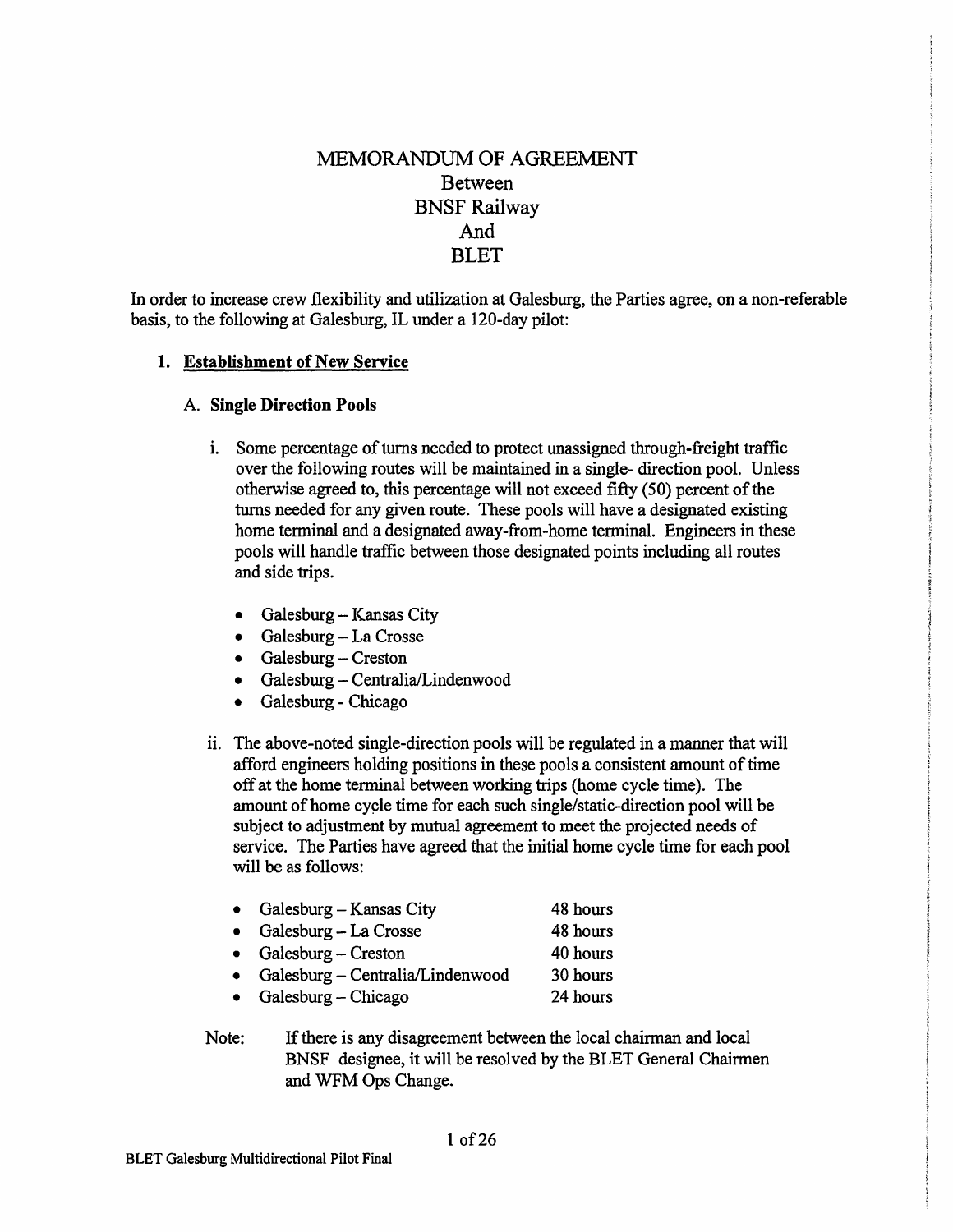## B. **Multidirectional Unassigned Through Freight Pool (UTF)**

- 1. The remainder of pools turns needed to cover unassigned through-freight at any given location will be maintained in a multidirectional pool. This pool will handle traffic between the same designated points (including all routes and side trips) as the single-destination pools outlined in Paragraph A above.
- ii. Engineers in this pool may also be called in Low Pool service which handles traffic between the home terminal of Galesburg and the following locations:
	- Beardstown Sub up to Beardstown at MP 115.9
	- Brookfield and Hannibal Subs: up to and including Mark at MP 134.1
	- Chillicothe East Sub: up to and including Kernan at MP 84.4
	- Mendota Sub: up to and including Earlville at MP 72.1
	- Ottumwa Sub: up to and including Albia at MP 303.7
	- a. When UTF engineers are called in Low Pool service as referenced above, they may operate multiple times into, out of, and through Galesburg, in any direction and between any of the above referenced points, without penalty and without release.
- C. Engineers in service as outlined in 1 (A) and (B)(i) above may operate through Galesburg or any of the below designated away-from-home terminals, on continuous operation without release in order to receive/deliver their train at any location up to, and including:
	- i. 35 miles in any direction from current Galesburg Switching Limits which are:

| BN Line to Creston:           | MP 172.0 |
|-------------------------------|----------|
| BN Line to Quincy:            | MP 168.2 |
| BN Line to Peoria:            | MP 2.25  |
| BN Line to Chicago:           | MP 159.0 |
| BN Line to Savanna:           | MP 5.0   |
| SF Line to Fort Madison:      | MP 186.0 |
| SF Line to Corwith (Chicago): | MP 172.5 |

- ii. Between MP 303.3 at La Crosse and MP 333.9 (Fountain City) on the St. Croix Subdivision.
- iii. Between MP 121.0 at Centralia and MP 135.1 (Woodlawn) on the Beardstown Subdivision.
- D. All engineers in this pool will receive a 2-hour call for service at the home and awayfrom-home terminals.
- E. All pool turns will be identified with a prior road designation. "S" for former ATSF; and "Q" for former BN-CB&Q.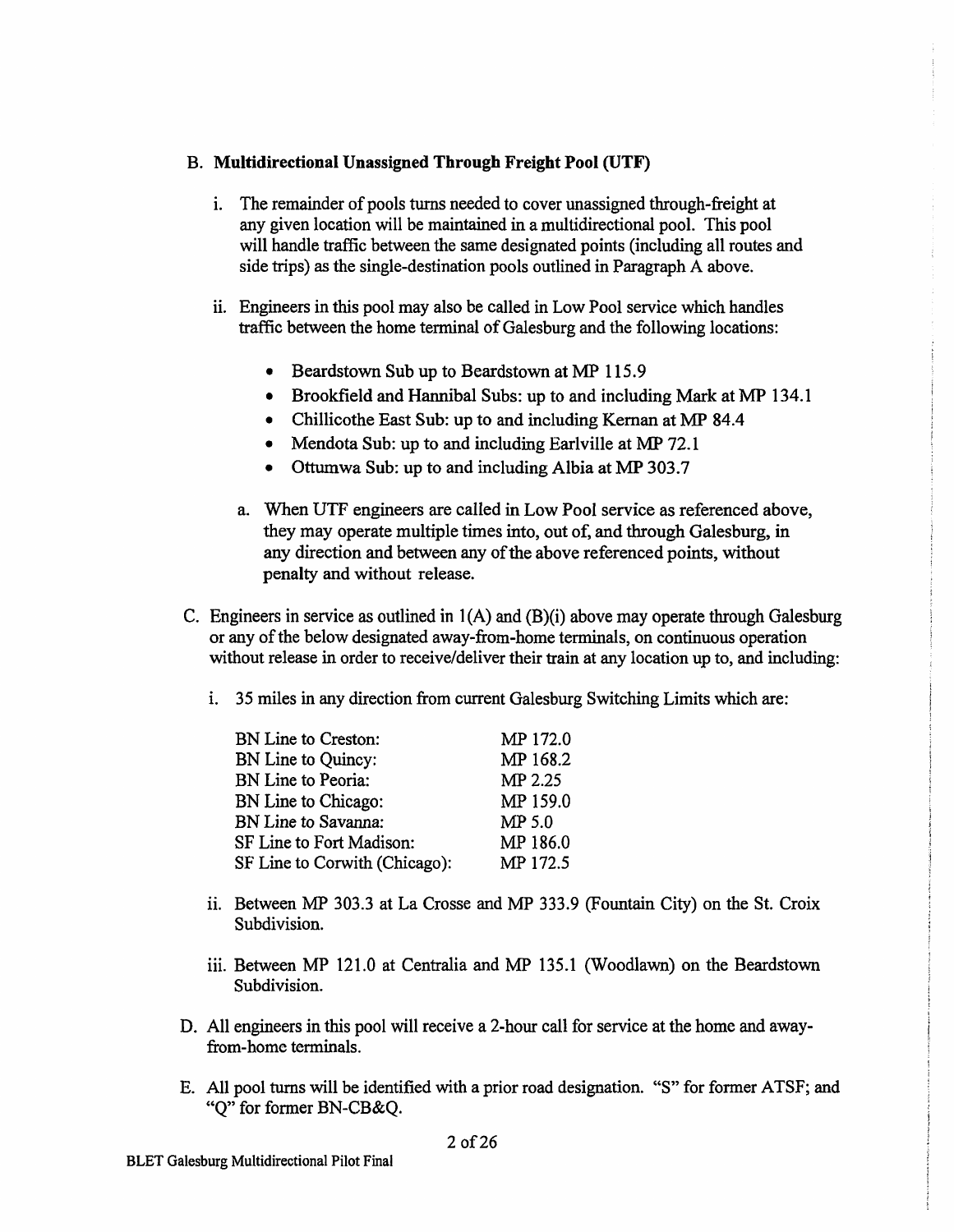- 1. The routes between Galesburg and Creston; Galesburg and Centralia/Lindenwood; and Galesburg and La Crosse; and Galesburg and La Crosse will be subject to the former CB&Q agreement and rules, including Crew Consist.
	- a. Tums in the Galesburg to Centralia/Lindenwood single-direction pool and the corresponding number of Galesburg to Centralia/Lindenwood turns in the UTF pool and extra board will be filled by an engineer's relative seniority ranking on the Missouri Seniority District roster (EN07). These turns will be identified with an "M" designation.
- ii. The route between Galesburg and Chicago will be subject to the following:
	- a. Except as otherwise provided in this Agreement, engineers working on former ATSF (''S") designated pool turns will be governed by former ATSF E/W agreement rules, including Crew Consist.
	- b. Except as otherwise provided in this Agreement, engineers working on former BN-CB&Q ("Q" or "M") designated pool turns will be governed by former CB&Q agreement and rules, including Crew Consist.
- iii. The route between Galesburg and Kansas City will be subject to the following:
	- a. All engineers working between Galesburg and Kansas City will be governed by former ATSF agreement rules, including Crew Consist, regardless of pool turn designation.
- iv. Engineers in the UTF Pool will be covered by the rules outlined in F(i) and (ii) above when used on the routes covered in those sections. When used in any other type of service (e.g., Low Pool service) they will be covered by CB&Q agreement and rules, including Crew Consist.
- F. Both Parties agree to meet to discuss the implementation of a fatigue management system that would govern the handling of the ID through freight service established herein (See Side Letter No. 1)
- G. Other than specifically outlined this Agreement, these ID Pools and ID Extra Boards will be administered under CB&Q Agreement Rules.

## **2. Through Freight Service**

A. Except as otherwise provided in this agreement, engineers will be called first-in, first-out at each terminal provided that the first-out engineer has had rest under the Hours of Service Act. Should there be no engineers who are rested, then an extra engineer may be called to operate for one round trip under the provisions of this Agreement.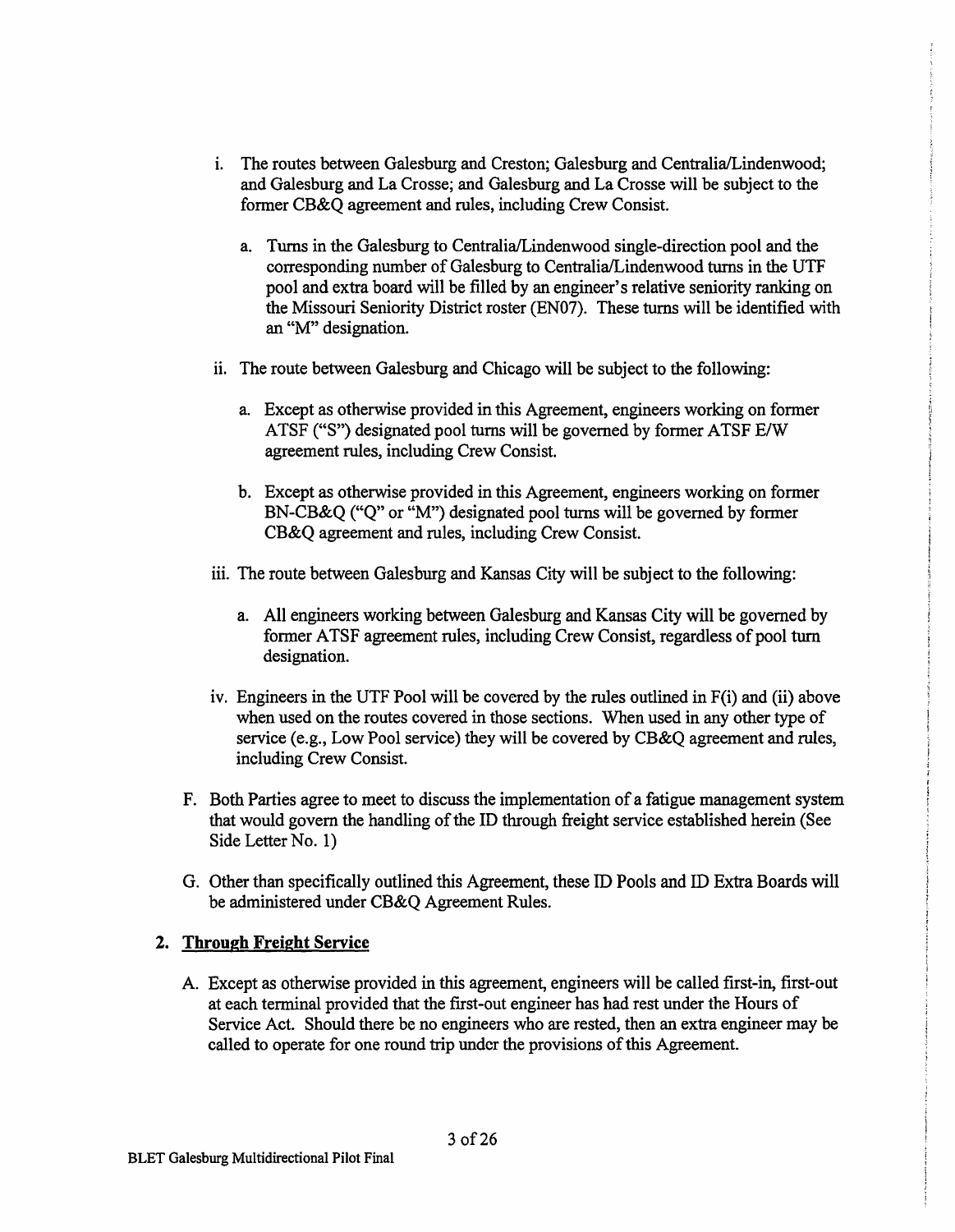- B. Single-direction engineers working under the tenns of this Agreement will be positioned at the home terminal based upon their previous home-on-duty times. UTF engineers working under the terms of this Agreement will be positioned at the home terminal based upon their tie-up times.
- C. All engineers working under the terms of this Agreement will be positioned at the awayfrom-home terminal based upon their previous home-on-duty times.
- D. When two pool engineers are to be called for the same train (one to work and one to deadhead) and one of the engineers is not rested and the other one is rested, the rested engineer will work the train and the unrested engineer will deadhead. Otherwise, applicable CB&Q Agreement rules apply.
- E. Pool engineers called in this service to operate to a distant terminal will not be tied up between designated terminals, except when their movement is prevented (e.g., derailment of their train), or their route to destination is obstructed or impassable (e.g., wrecks or washouts).
- F. Engineers in this service may be deadheaded via van or train, unless emergency conditions warrant another mode of transportation.
	- NOTE: Emergency conditions includes acts of God, wrecks, washouts, derailments, fires, floods and mudslides which interferes with the operation of trains.
- G. An engineer in other than Low Pool Service who is turned back to the home terminal short of the distant terminal for any reason ( other than laying off) will be paid a one-way trip rate of applicable route (subject to all future GWI and COLA) with overtime commencing after eight (8) hours (regardless of miles run). If the miles traversed are greater than that included in the one way trip rate, the engineer will be paid any additional miles using CA Code MS over and above the trip rate with no extension of the overtime threshold.
- H. When an engineer is required to report for duty or is relieved from duty at a point other than the on/off duty points for these pools, BNSF shall provide suitable transportation for the engineer.

## **3. ID Extra Board**

- A. A new Engineer's Guaranteed Extra Board will be created that will cover all vacancies and extra service at Galesburg, including outlying assignments. If the Engineer's Guaranteed Extra Board is exhausted, the vacancy will be filled in accordance with applicable schedule rules of the assignment being filled.
- B. These extra board positions will be identified will be identified with a prior road designation. "S" for former ATSF; and "Q" or "M" for former BN-CB&Q.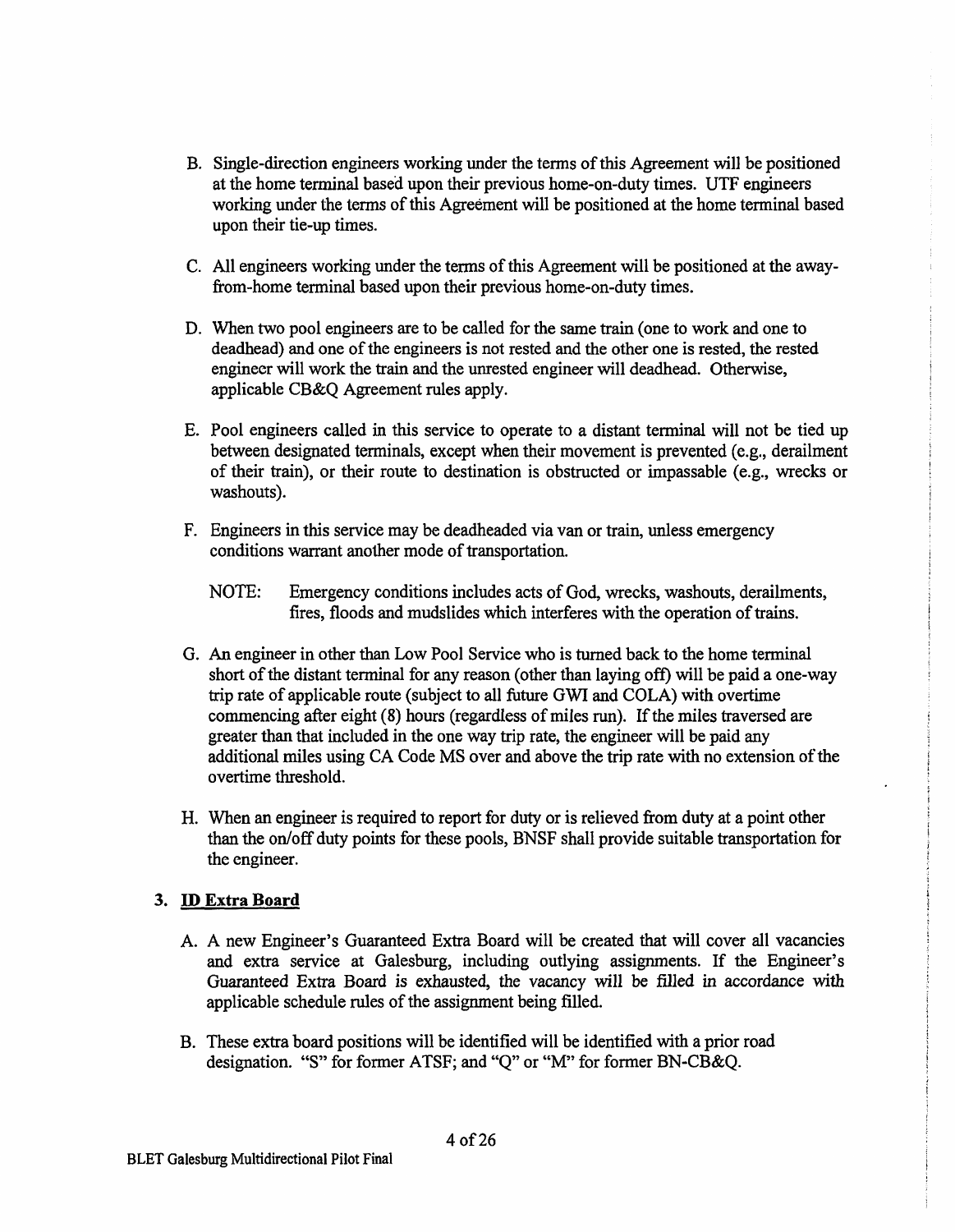- C. This ID extra board will be governed by ATSF E/W lines guarantee and forfeiture provisions.
	- 1. An employee who lays off more than twice in a pay period forfeits the guarantee and shall only receive pay for work performed in that pay period. Missing a call for service or calling for rest with less than 10 hours on duty under the Hours of Service Law shall be considered the same as laying off under the guarantee provisions of this Agreement.
- D. This ID extra board will replace existing extra boards at Galesburg.

## **4. Equity**

- A. The Parties will work together to address any equity concerns that may arise.
- B. Unless otherwise agreed to, positions on the ID pools will be filled based on the Order of Selection list provided in Side Letter No. 4:
	- i. If an allocation position is not filled then the position will be open to any bidder with seniority at Galesburg.
- C. Unless otherwise agreed to, positions on the ID extra board will be filled based on the Order of Selection list provided in Side Letter No. 5:
	- 1. If an allocation position is not filled then the position will be open to any bidder with seniority at Galesburg.
- D. The provisions of the December 19, 1989 Agreement on the former ATSF, Appendix A - 401K will continue to apply only to ATSF engineers who are assigned to an ATSF (''S") allocated tum.
- E. Incentive Compensation (i.e., Profit Sharing) will be calculated by adding all qualified earnings accrued on each former road, and applying the pay percentage and calculation applicable to each former road.

## **5. Uniform Hours of Service Relief and Turnaround Service**

- A. At Galesburg, the Galesburg UTF low pool will be the first source of supply for STAS/HOSR.
- B. If there is no one available on the UTF low pool, the extra board will be used.
- C. If the UTF low pool and extra board are exhausted, the single-direction pools may be used. If so used, these pools will be compensated as follows: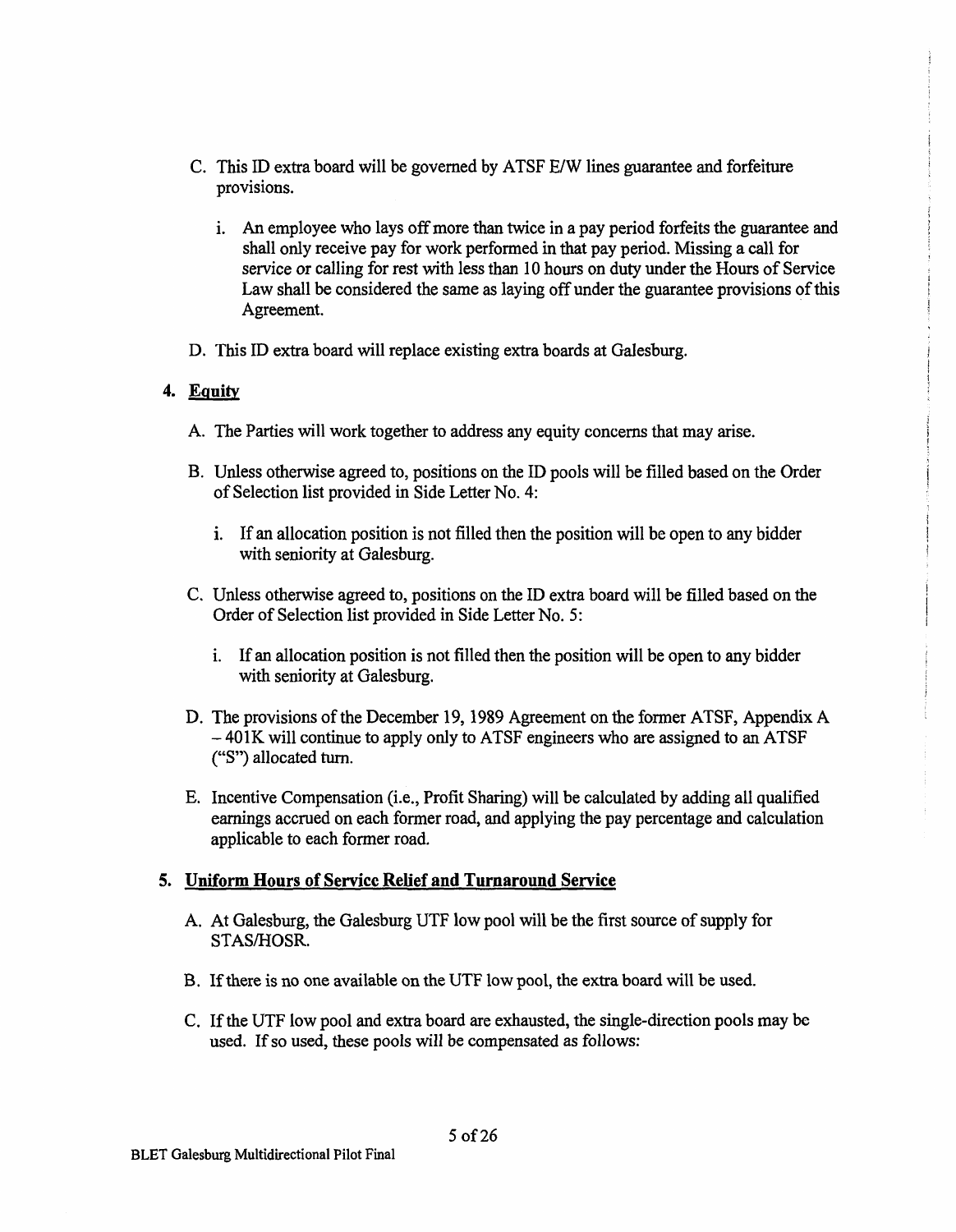- 1. Single-direction pool engineers used to perform turnaround service will be paid a one-way trip rate of applicable route (subject to all future GWI and COLA) with overtime commencing after eight (8) hours (regardless of miles run). If the miles traversed are greater than that included in the one way trip rate, the engineer will be paid any additional miles using CA Code MS over and above the trip rate with no extension of the overtime threshold.
- ii. If the engineer is tied up at the home terminal following STAS/HOSR, they will be placed to the bottom of home terminal board based on their tie-up time.
- D. Galesburg engineers at their away-from-home terminal will not be used to perfonn STAS/HOSR unless there are no engineers rested and/or available to perform that service at that terminal.
	- i. The above does not apply to AFHT engineers at Creston.
- E. This does not eliminate or modify any "not called" claim from an employee who should have been used when a single-direction pool crew performing short turnaround service is used in violation of the short turnaround restrictions contained in Rule 32(b) of the CB&Q Engineer's Schedule.
- F. This does not preclude BNSF from using its already established rights under existing agreements to use, for instance, yardmen to perform such work.
- G. Nothing contained in this agreement is intended to prohibit these ID pool engineers from being used on trains that traverse only part of the specified territory, provided engineers are then handled forward to the opposite terminal, or paid as if they had been. Likewise, nothing in this agreement is intended to prohibit these engineers from combining trains or exchanging trains with other engineers destined to the same terminal.

#### **6. Called and Released**

- A. When a pool engineer is called and released at any point after being called for service such engineer will be paid a one-way trip rate of the trip for which called and stand last out on the board.
	- NOTE: The above provision will also apply to extra board employees called for "cut in" turns who are called to perform service in these pools.
- B. If an engineer is called and released at the away-from-home terminal, either before or after time of going on duty, they will be paid a basic day and stand first out on the board. If rest is required, the engineer may be runaround without penalty until legally rested.
	- NOTE: An engineer called and released at the away-from-home terminal will continue to be on heldaway from the engineer's prior tie-up time until the engineer is called to perform service to the home terminal.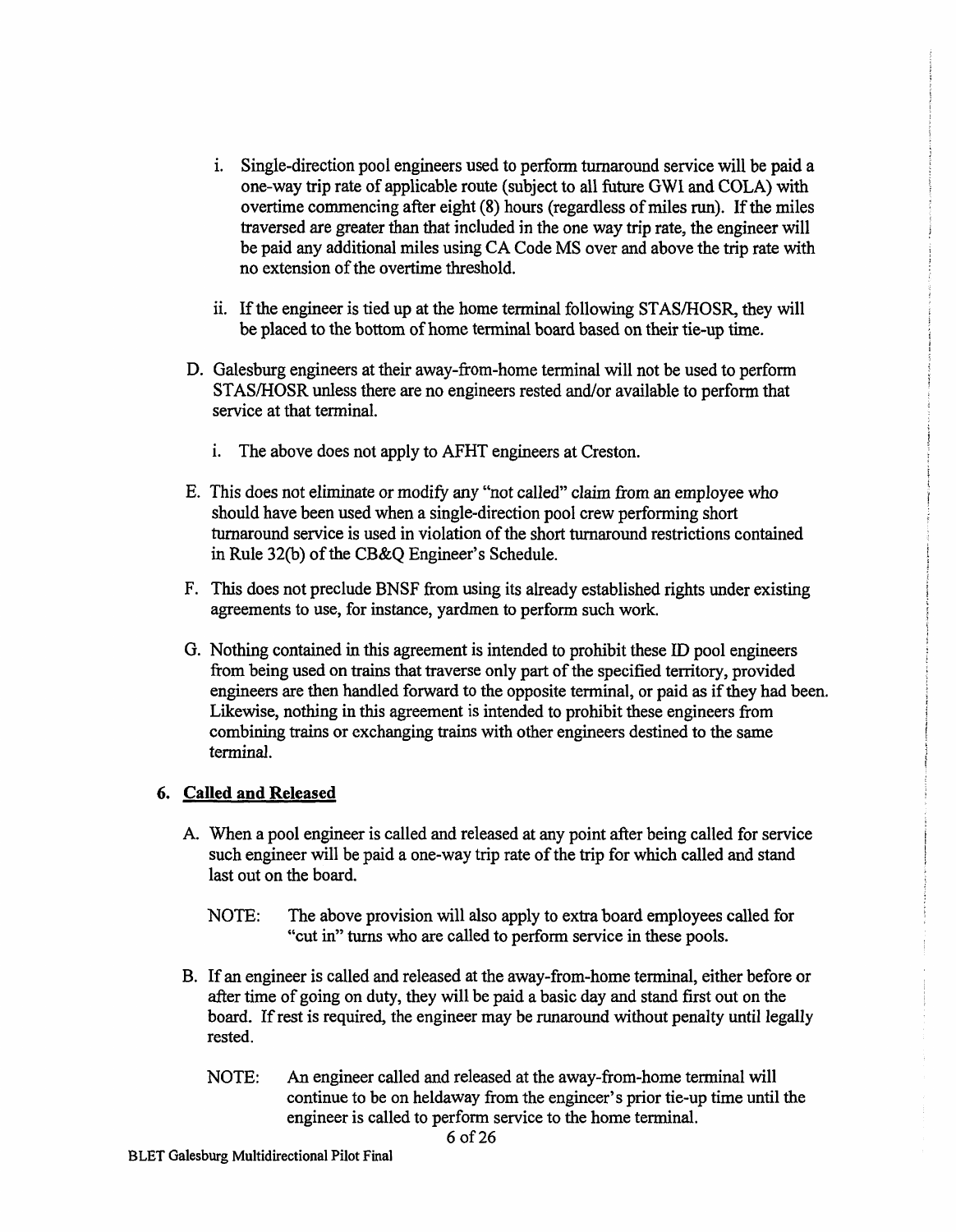# 7. **Vacancies and Lay Offs**

- A. Single-Direction Pools
	- i. When engineers in a single/static-direction pool layoff and thereby create a temporary vacancy, that vacancy will be filled by as follows:
		- First-out rested engineer in the UTF pool, if none;
		- First-out rested engineer on the engineer's extra board, if none;
		- Vacancy will be filled by following Paragraph 9 below
	- i. When a single-direction pool engineer returns from a temporary vacancy layoff, they will be placed immediately to the bottom of their working board.
- B. UTF Pool
	- i. When a UTF pool engineer lays off, and thereby creates a temporary vacancy, their tum will be removed from the board. When the engineer returns from layoff, their tum will be placed at the bottom of the working board.
	- ii. When a UTF tum is unoccupied that turn will be removed from the board until occupied. Once occupied it will be placed to the bottom of the working board.
- C. Layoffs resulting in permanent vacancies as defined by applicable CBAs will continue to be handled by the terms outlined in those CBAs.
- D. If there are no available rested pool turns available, BNSF will call an extra board engineer on a "cut in" tum that will operate for one round trip and then be removed from the pool upon tie-up at the home terminal.
- E. Engineers in these pools will not be allowed to lay off at an away-from-home terminal, except in case of emergency, such as illness or injury.

# **8. Call List for Extra Service**

- A. Engineers in single-direction pools who want to make themselves available for extra service during their home cycle time in order to increase earning potential, may volunteer to be called prior to the expiration of that home cycle time as follows:
	- i. Rested engineers in single-direction pools will have the ability to volunteer to be called for service prior to the expiration of their designated home cycle time.
	- ii. Engineers will have the option of making themselves available this work electronically, and this option may be turned on/off at any time.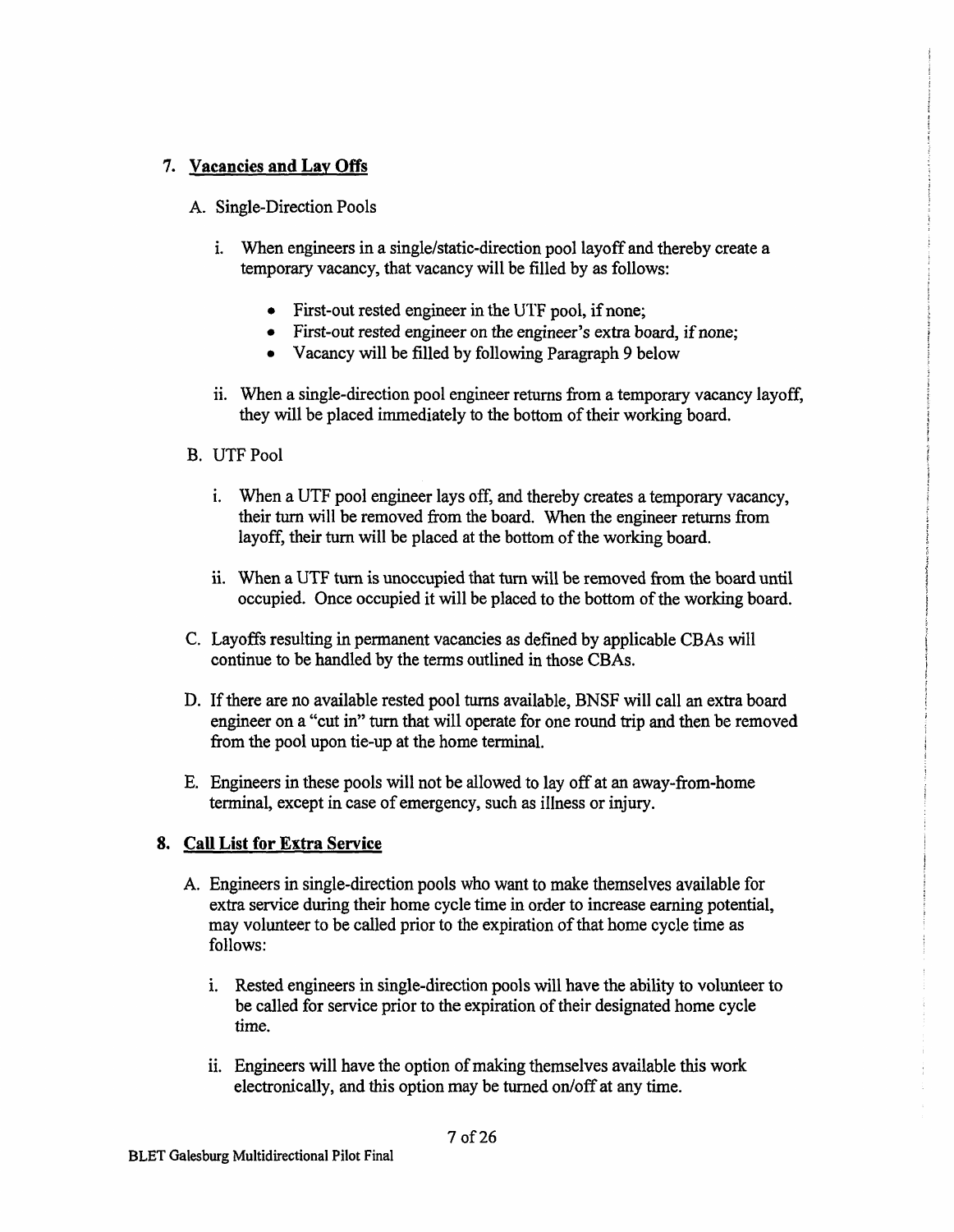- iii. Engineers who have volunteered to be called for additional service will be required protect calls for service.
- iv. Engineers who perform additional service will, upon tie-up from that additional service, be placed to the bottom of their working board and will be considered available upon expiration of FRA rest.
- B. Engineers called for extra service will be paid for the service they perform (i.e., no make whole).

#### **9. Order of Call/Supplementation**

- A. Unless otherwise agreed to, the order of call for service will be as follows. Engineers as outlined in the order of call below are considered subject to call and must protect calls for service:
	- Note: "Available" indicates the engineer's designated home cycle time has expired; "Rested" indicates the engineer is rested under FRA requirements.
	- 1. First-out available engineer in the single-direction pool
	- ii. First-out rested engineer in the UTF multidirectional pool
	- iii. First-out rested on the engineer's extra board
	- iv. First-out rested engineer requesting extra work
	- v. Jr. available or rested demoted engineer
	- vi. First-out available engineer in the supplemental single-direction pool order as determined by the Parties (See Side Letter No. 6)
	- vii. First-out rested engineer in the single-direction pool
	- viii. First-out rested engineer in the supplemental single-direction pool order as determined by the Parties (See Side Letter No. 6)
- B. The engineer called to supplement as outlined above will be paid the earnings of the assignment actually worked (i.e., no penalty or make whole).

## **10. Qualification/Familiarization**

- A. Unless otherwise mutually agreed to, once qualified/familiarized engineers will be required to maintain that qualification.
	- i. When an engineer gets within sixty (60) days of their qualification over any territory expiring they will be given an electronic notification of such. Upon tieup, the engineer will have the option of placing themselves at the bottom of the working board of the single/static~direction pool of the route they need to requalify on. Once they reach first out, they will be called to work that route, thereby renewing their qualification.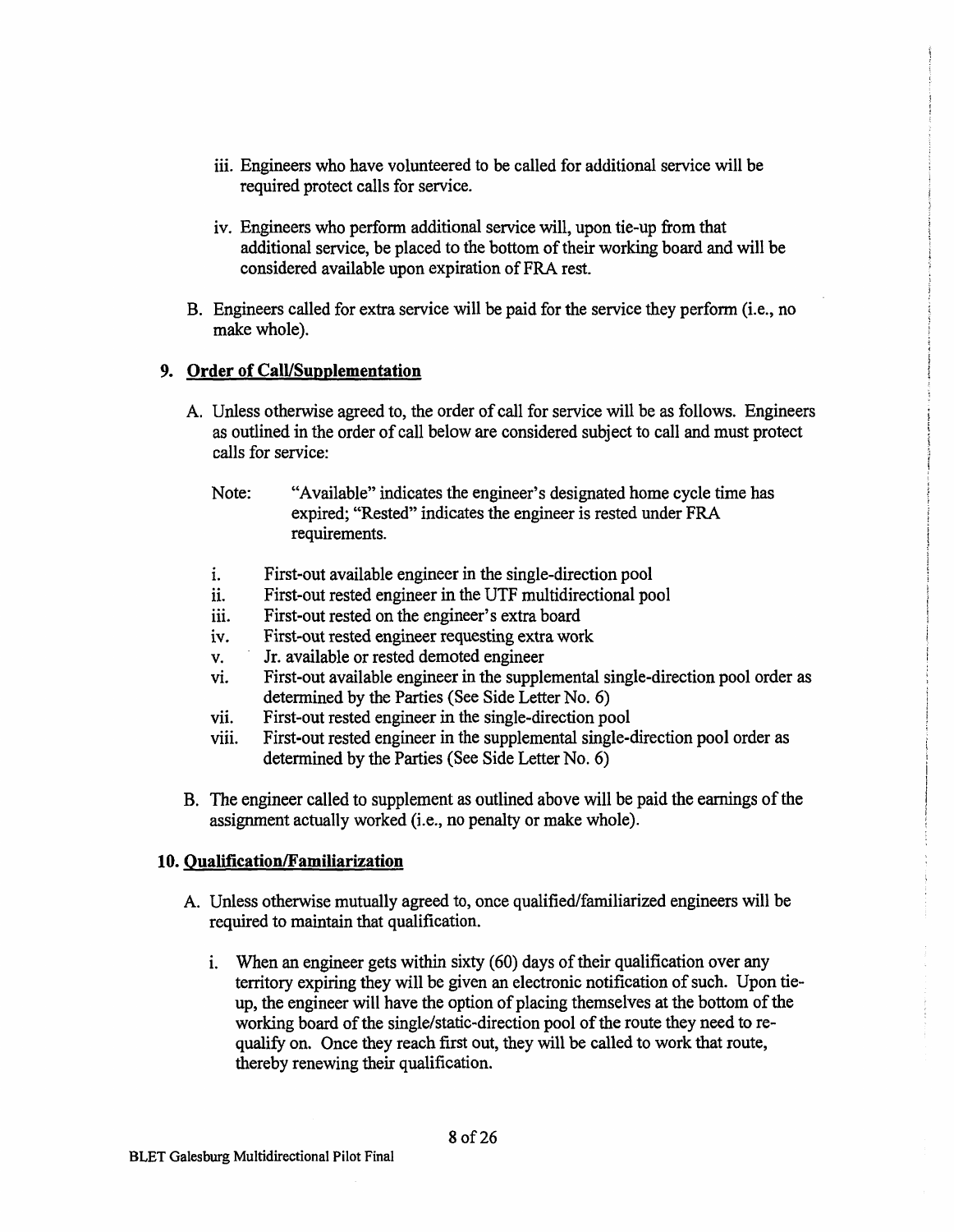- ii. If an engineer gets within fifteen (15) days of their qualification over any territory expiring without having taken the steps outlined in  $10(A)(i)$  above, upon tie-up they will automatically be placed at the bottom of the working board of the single/static-direction pool of the route they need to re-qualify on. Once they reach first out, they will be called to work that route, thereby renewing their qualification.
- B. Until programming for this process is complete, BNSF will handle this process manually.

## **11. Pool Regulation**

- A. All pools will be regulated to meet the projected needs of service using indexed mileage regulation factors that account for the current basic day or any changes that may occur in the future.
- B. Initially, the number of single-direction pool turns will be determined jointly by BNSF and the designated BLET representative. The number of single-direction pool turns may be changed based on business needs and availability on any scheduled adjustment date by mutual agreement.
	- 1. If a single-direction pool tum goes "no-bid", it will be filled consistent with applicable force-assignment rules.
- C. The remainder of the needed pool turns will be placed into the UTF multidirectional pool.
- D. Unless otherwise agreed to, all pools contemplated by this agreement will continue to be regulated under current mileage agreements, however the Parties agree that both "home-cycle" time component and historical layoff percentages may be considered in the regulation of these pools.
	- Note: If there is any disagreement between the local chairman and local BNSF designee, it will be resolved by the BLET General Chairmen and WFM Ops Change.
	- i. Should BNSF foresee an exigent increase or decrease in traffic/volume at any location they will immediately present the Local Chairman with information concerning that increase/decrease and the number of turns that may need to be adjusted to account for the change. Adjustment will not be made without concurrence which will not be unreasonably withheld.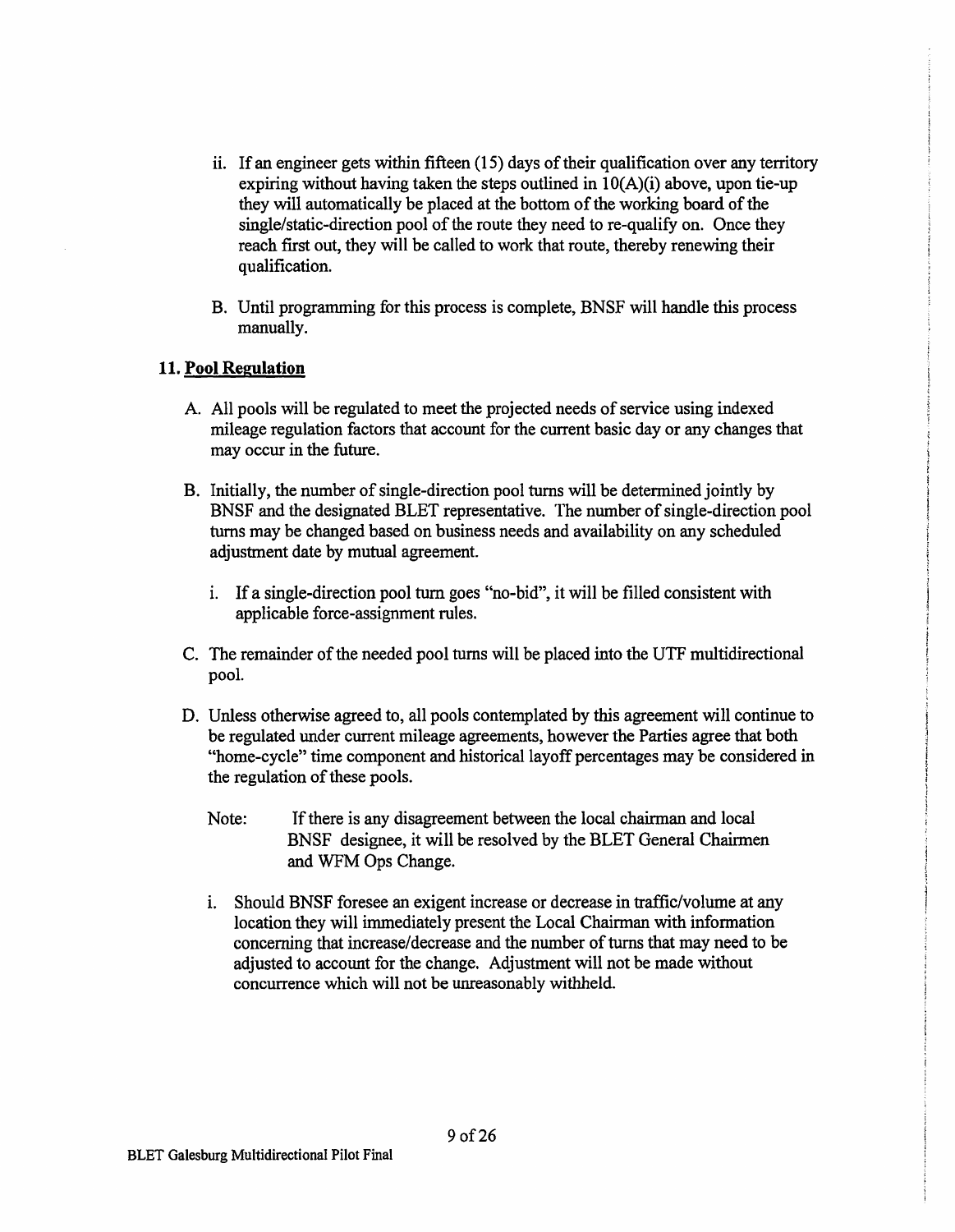## **12. Compensation**

A. Engineers will be compensated the following trip rates, subject to National Agreement provisions:

| Engineers                            | <b>Trip Rate</b> | Flip Rate |
|--------------------------------------|------------------|-----------|
| Low Pool                             | \$379.39         | N/A       |
| Galesburg-Chicago Version A (S Turn) | \$333.59         | N/A       |
| Galesburg-Chicago Version B (S Turn) | \$460.17         | N/A       |
| Galesburg-Chicago Version C (S Turn) | \$525.00         | N/A       |
| Galesburg-Chicago Version A (Q Turn) | \$324.53         | N/A       |
| Galesburg-Chicago Version B (Q Turn) | \$422.70         | N/A       |
| Galesburg-Chicago Version C (Q Turn) | \$549.53         | N/A       |
| Galesburg-Lindenwood/Centralia       | \$468.64         | N/A       |
| Galesburg-Kansas City                | \$587.36         | N/A       |
| Galesburg-La Crosse                  | \$472.38         | N/A       |
| Galesburg-Creston                    | \$442.35         | \$983.65  |

Note 1: These trip rates will remain subject to all future GWis and COLAs.

Note 2: All overtime thresholds remain subject to the trip rate "overtime extender".

B. When used in service as outlined in Paragraph  $1(C)$  above, engineers will be compensated as follows subject to National Agreement provisions. No extension of the current overtime threshold of the pools noted will occur:

| Engineers                            | <b>Trip Rate</b> | <b>Flip Rate</b> |
|--------------------------------------|------------------|------------------|
| Galesburg-Chicago Version A (S Turn) | \$541.99         | N/A              |
| Galesburg-Chicago Version B (S Turn) | \$668.88         | N/A              |
| Galesburg-Chicago Version C (S Turn) | \$738.05         | N/A              |
| Galesburg-Chicago Version A (Q Turn) | \$506.37         | N/A              |
| Galesburg-Chicago Version B (Q Turn) | \$604.75         | N/A              |
| Galesburg-Chicago Version C (Q Turn) | \$733.45         | N/A              |
| Galesburg-Lindenwood/Centralia       | \$707.01         | N/A              |
| Galesburg-Kansas City                | \$798.02         | N/A              |
| Galesburg-La Crosse                  | \$672.35         | N/A              |
| Galesburg-Creston                    | \$639.05         | \$1179.82        |

Note 1: These trip rates will remain subject to all future GWis and COLAs.

- C. Engineers in these pools will be afforded continuous held-away after 16 hours at the away-from-home terminals.
- D. When an engineer expires under the Hours of Service Law en route to the final terminal, the engineer will be paid on a minute-basis from the time the engineer expires under the Hours of Service Law until the departure of transportation (at the location where the engineer expired) to the final terminal.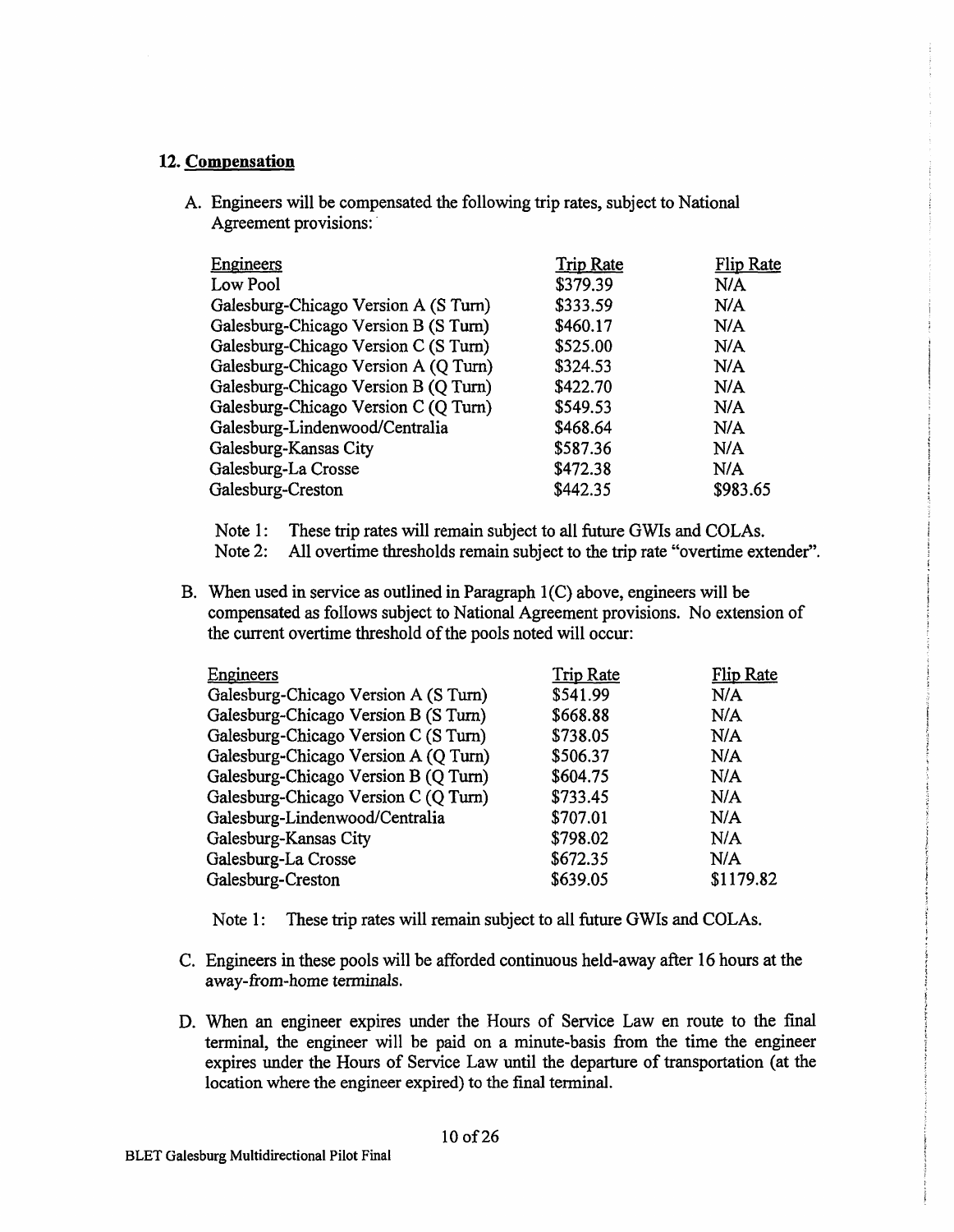- 1. At no time will wait time and overtime be paid concurrently. When the engineer meets the qualifications for both payments, only overtime will be due.
- E. Engineers may trade trains operating in the same direction, but they will not be required to trade trains moving in the opposite direction. When an engineer trades trains in the same direction, the engineer will be paid one hour in addition to all other earnings for the trip. Only one such payment will be due per tour of duty.
- F. The road holiday pay in Article X of the ATSF  $-$  BLE Agreement of 1990 will apply to each engineer assigned to an ATSF ("S") allocated turn covered by this Agreement when working in the Galesburg-Kansas City or Galesburg-Chicago pools on one of the designated holidays.
- G. Any required initial familiarization trips will be compensated at the Engineer trip rate of the assignment for which called to familiarize. After being compensated for familiarization trips at Galesburg, an engineer must work a road assignment at the Galesburg source of supply for 30 days, unless they are unable to hold a road assignment at the Galesburg source of supply.
- H. Any required familiarization trips made in compliance with Paragraph 10 above will be compensated at the engineer's trip rate of the assignment for which called to familiarize.
- . I. Any side trips not included in the trip rates will be compensated in accordance with CB&Q Agreement rules.

## **13. Uniform Vacation**

- A. ATSF equity (''S") allocated engineers will be designated to the Ft. Madison vacation rosters.
- B. All BN equity ("Q" or "M") Galesburg Road Engineers will have one (1) consolidated vacation roster.
- C. The Santa Fe Vacation Agreement will apply to all employees owning turns in the consolidated pools and extra boards covered by this Agreement.

#### **14. Ebb & Flow**

- A. ATSF Flowback provisions will only apply to ATSF equity allocated turns; and CBQ Flowback provision will only apply to CBQ equity allocated turns.
	- Example: If an engineer on an ATSF equity allocated tum wishes to go to ground service, they may only place on an ATSF' equity allocated tum.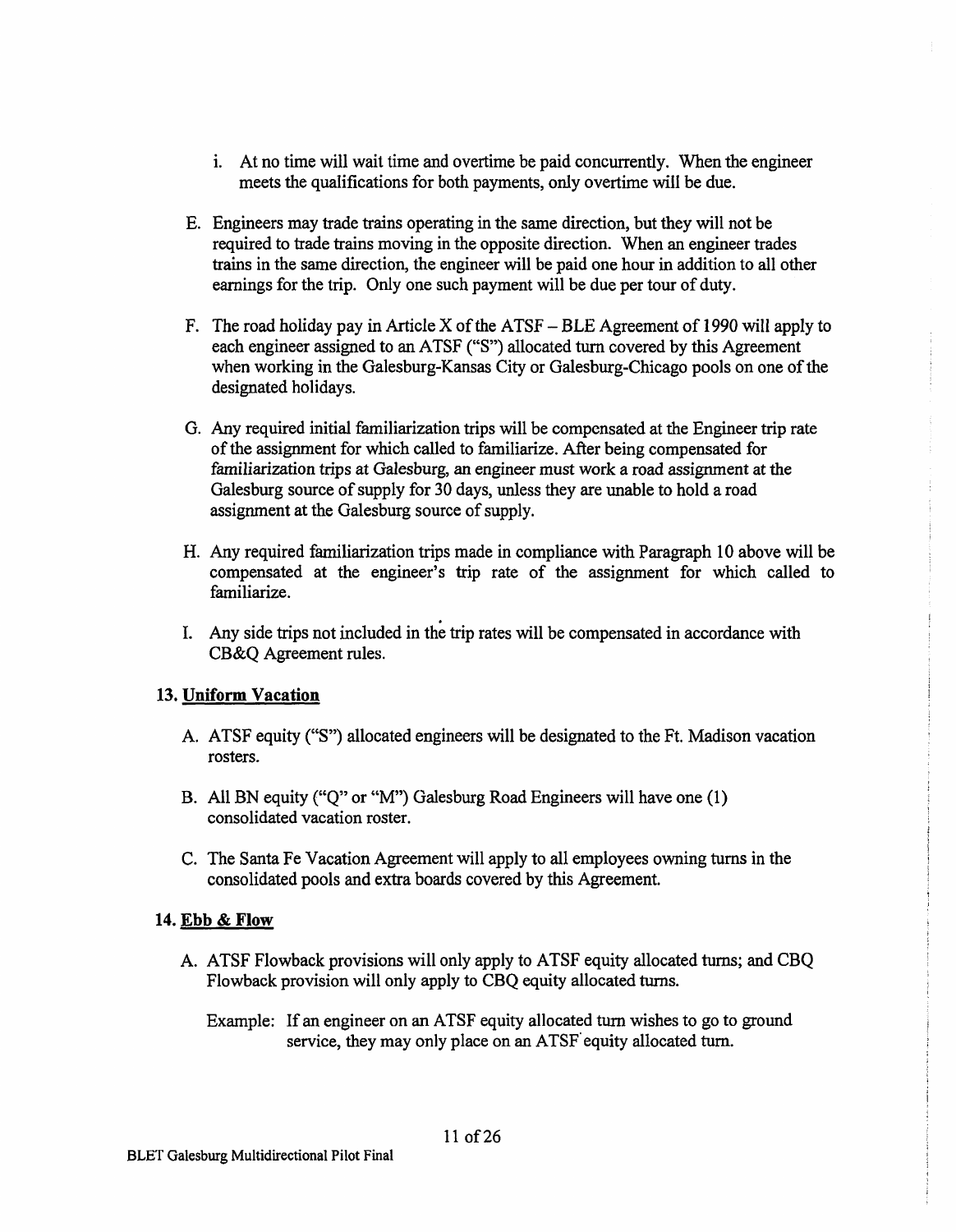#### **15. Meal period**

A. In order to expedite the movement of trains operating under this Agreement, engineers will not stop their train to eat. All meal allowances are included in the trip rates, so no additional compensation due for a meal en route.

NOTE: This does not preclude an engineer from seeking food items at retail locations in close proximity to where they may be standing in the clear awaiting other rail traffic, or for unforeseen reasons, so long as this does not create undue delay to the operation. It is understood that the engineers will be required to obtain permission from the Dispatcher prior to leaving the train to obtain food. Should this request be denied, no penalty is due.

#### **16. Lodging and AFHT Meals**

- A. Suitable lodging (as defined by the as defined by the BLET /BN Lodging Agreement 8/1/80 OPS 30-80) shall be provided for engineers tied up at their away-from-home terminal.
- B. Engineers who are performing this ID pool service will be allowed payment for meals at the away-from-home terminal in accordance with national agreement provisions, as amended.

#### **17. Protection**

Any engineer adversely affected as a result of the implementation of the original Article IX notices served on May 11, 2017 will continue to receive the protection afforded under Article IX Section 7 of Arbitration Award No. 458 dated May 19, 1986.

#### **18. Modification Clause**

Except as specifically provided herein, nothing contained herein shall be construed as modifying, amending or superseding any of the provisions of agreements or schedule rules as implemented between BNSF and BLET.

This agreement shall take effect on **November 12, 2019,** and shall remain in effect for a minimum of 120 days. After the initial 120 days, either Party may cancel this pilot by giving 15 days' advanced written notice to the other Party. The Parties agree to discuss this pilot every 30 days for the duration of the pilot.

For BNSF Railway Company: donio

VP/Labor Relations

For BLET

K. Psota General Chairman, BLET

12 of 26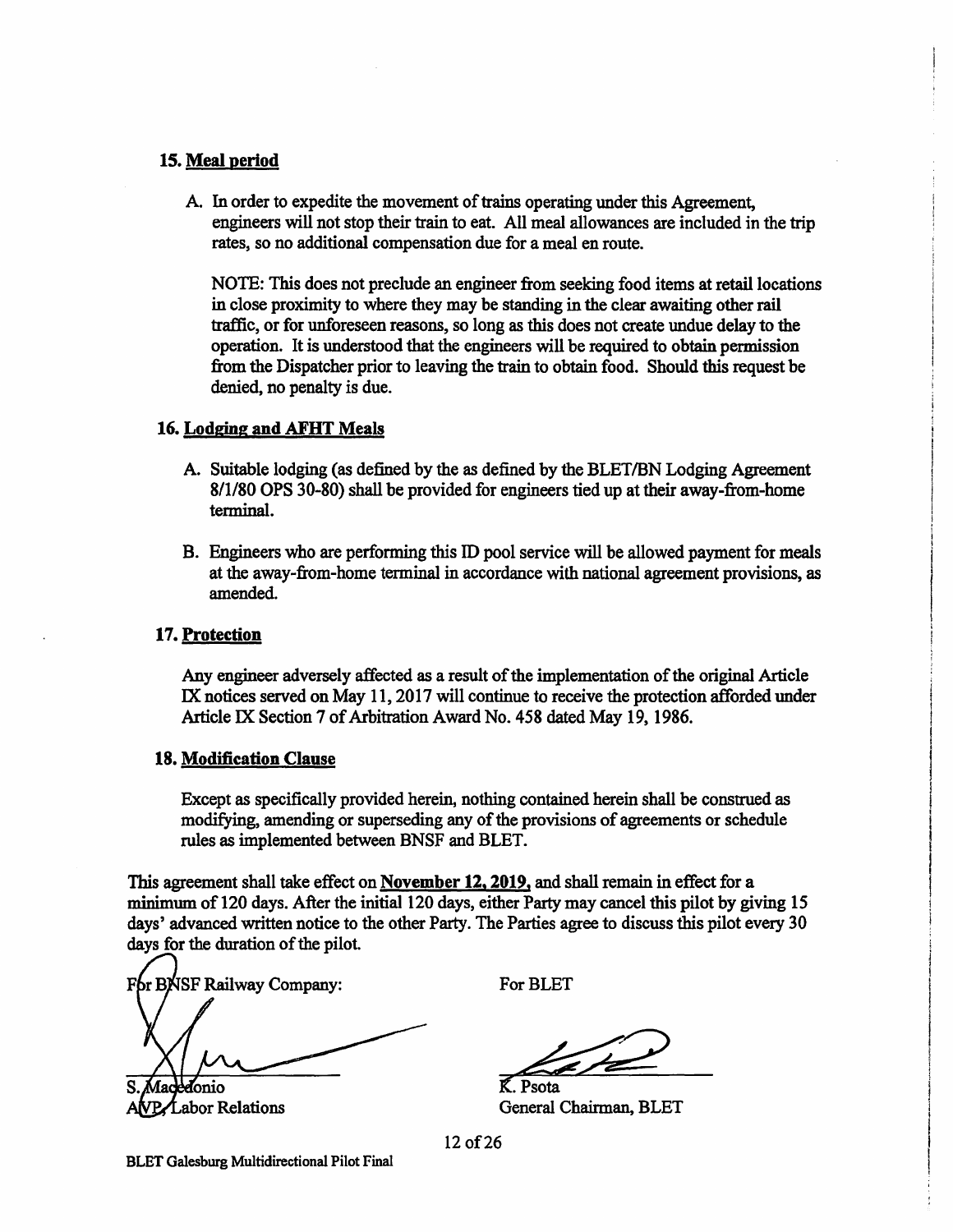uslinlote

e orkforce Management

J.M.Murphy Director, Workforce Management

R. Cunningham General Chairman, BLET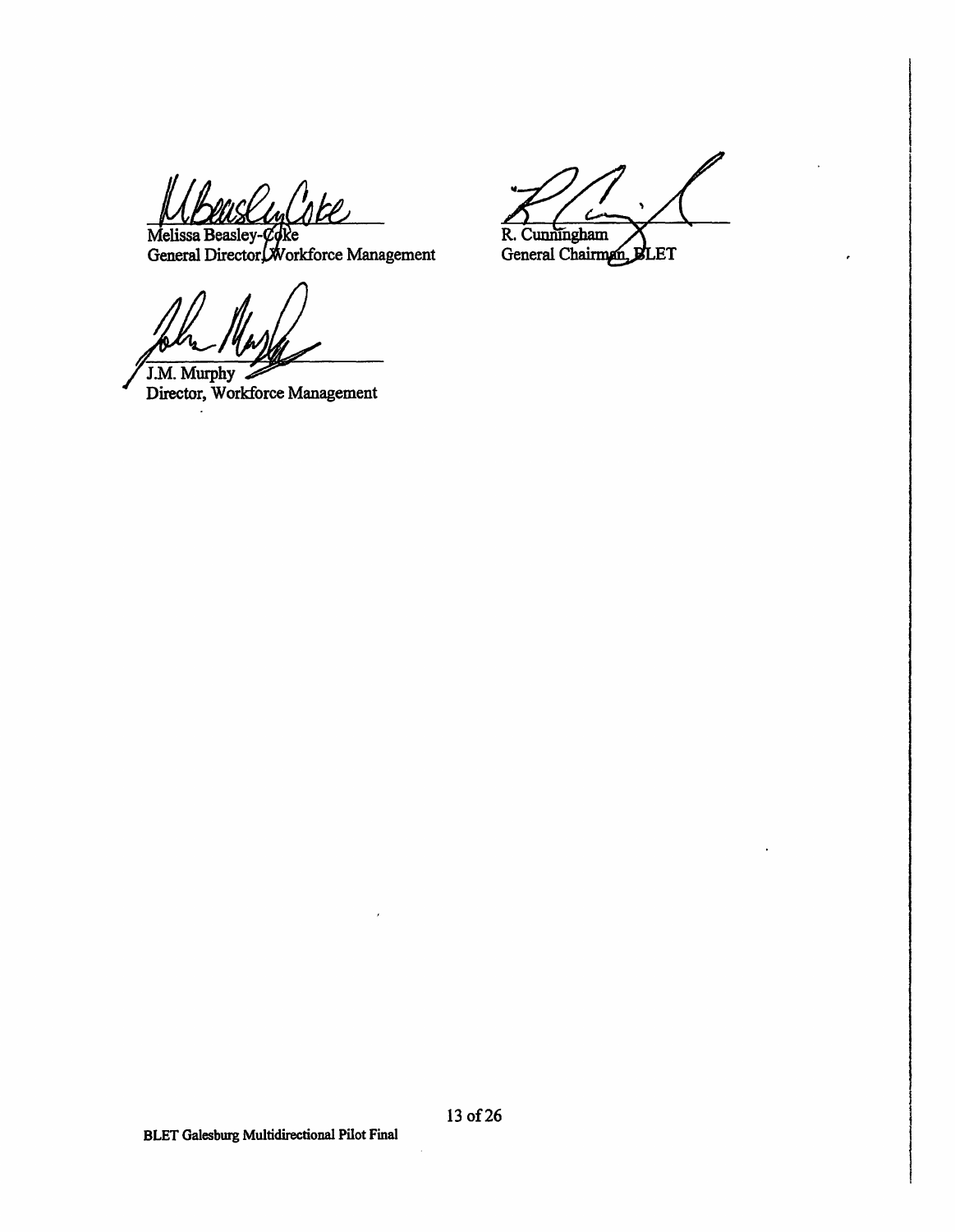## **Side Letter #1 - Fatigue Mitigation for UTF Pool**

- A. An engineer who accumulates four (4) consecutive starts (including deadheads) will be afforded the option to book either twenty-four (24) or forty-eight (48) hours of rest.
	- 1. It is understood that if the engineer is at the away-from-home terminal following their fourth  $(4<sup>th</sup>)$  start then they will be afforded the option of twenty-four (24) or fortyeight (48) hours of rest at the home terminal after their fifth  $(5<sup>th</sup>)$  start.
	- ii. Flip trips/STAS trips count as one (1) start.
	- iii. Any engineer who chooses not to book extra rest will not be afforded the opportunity again until an additional four (4) consecutive starts have been accumulated (i.e., 8, 12, etc.).
	- iv. Any layoff event, paid or unpaid, that takes place will result in the engineer's start count being reset to zero (0). For purposes of this rest option only, having over twenty-four (24) hours off between starts will not reset the count.
- B. In turn removal pools only, at any point prior to reaching a designated number of times out in either their pool, an engineer may declare they wish to take foot-of-the-board (FOB). When the request is made, the engineer will be immediately dropped to the footof-the- board. FOB may only be taken between working trips, and may not be taken after voluntary booking of24 or 48 hours of rest.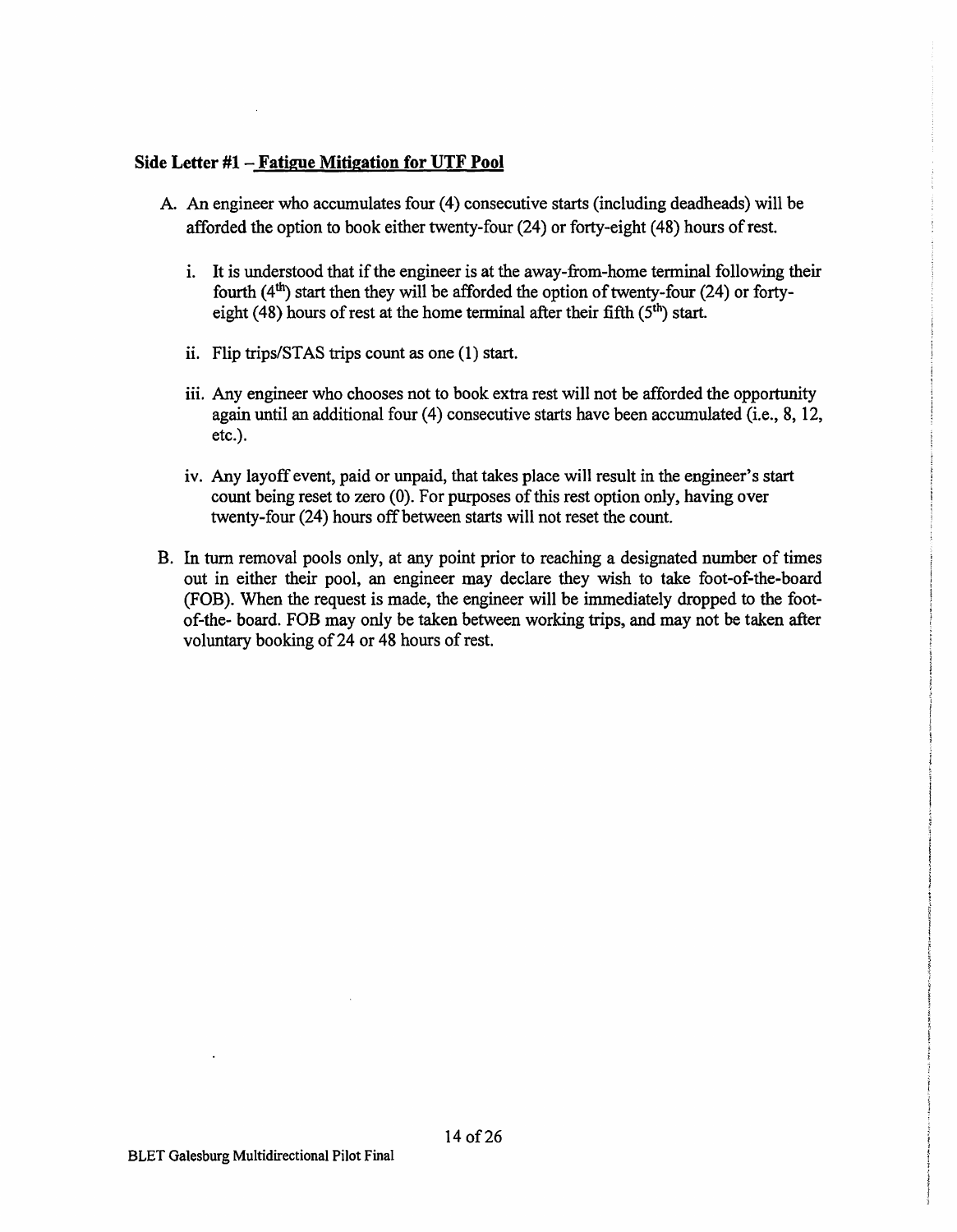## **Side Letter** # **2** - **Excessive Pool Supplementation**

If the single-direction pools are being used to supplement other single-direction pools regularly during normal business operations (e.g. non-holiday operations), the parties agree to meet and discuss how to adjust the single-pool/UTF ratio to reduce the need for such pool supplementation.

 $\overline{\phantom{a}}$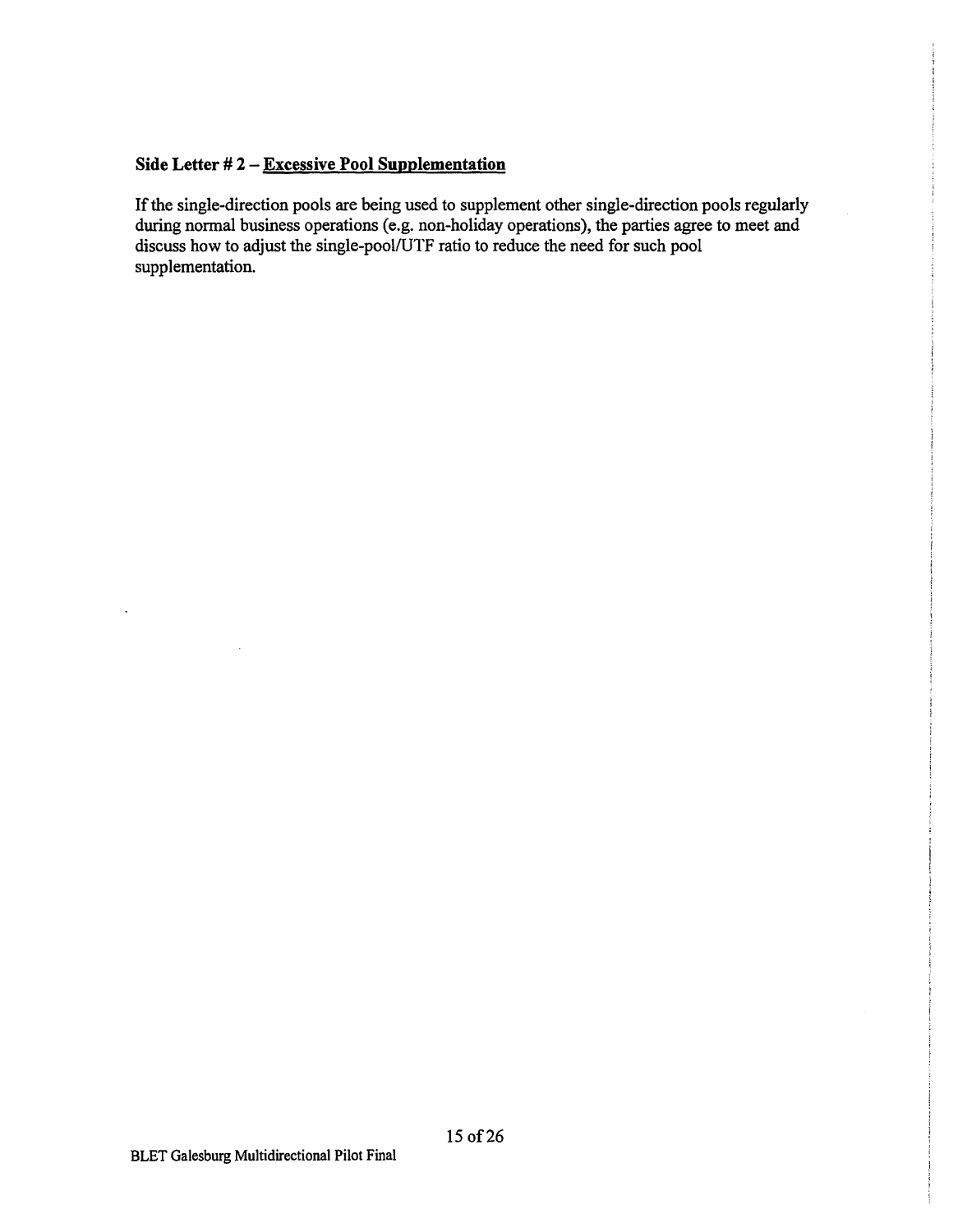## **Side Letter** # **3** - **Manning of Single Direction Pools**

 $\overline{\phantom{a}}$ 

Barring unforeseen circumstances (e.g. persistent lack of sufficient bidders, excessive pool supplementation as discussed in Side Letter #2 above) it is the intent of the Parties that the single-direction pools will be manned as close to fifty (50) percent as possible of the turns needed for a given route.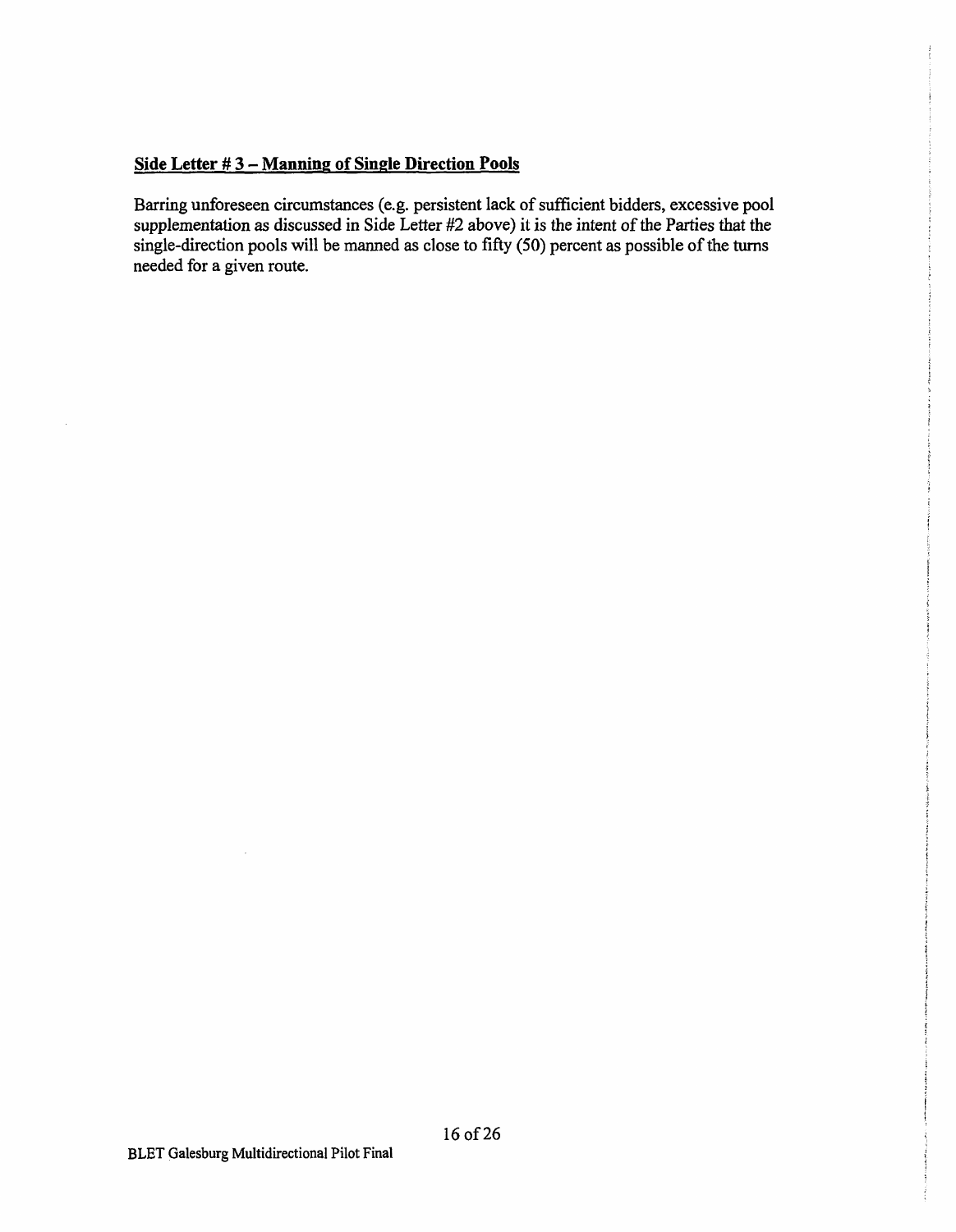#### **Side Letter #4** - **UTF OSL**

In order to address the equitable distribution of work in this pool, the parties have agreed to the following understanding:

- 1. This pool shall be manned by the engineers from the respective seniority districts in proportion, as near as practicable, to the train miles operated on the respective seniority districts. Such count of train miles shall be compiled for a period of not less than six (6) months. Such test period shall be established at a time agreed upon, sufficiently prior to the effective date of implementation to give a fair and equitable representation of normal business handled by engineers on each seniority district.
- 2. In accordance with the above, BNSF will provide BLET with the agreed upon test period data and BLET will provide an Order of Selection List {OSL) that will govern the distribution of work in this pool.

The parties agree to meet at least every six (6) months to review the distribution of work and determine whether the equity should be adjusted. Furthermore, this section shall not serve to prevent any representative from requesting more frequent meetings.

> *i*  ~ t i<br>I<br>I<br>I<br>I<br>I

1 i ! i t i i<br>Internationalistica (Internationalistica)<br>Internationalistica (Internationalistica) I l I ! la propinsi partir.<br>Ngjarje i<br>i<br>i<br>i

 $\parallel$  $\vert$ 

i<br>International<br>International I l I I

|                         | Percentage                     |              |                |
|-------------------------|--------------------------------|--------------|----------------|
| <b>BN</b>               | 75.430                         |              |                |
| <b>SF</b>               | 24.570                         |              |                |
|                         | 100.000                        |              |                |
|                         | <b>Order of Selection List</b> |              |                |
|                         | <b>Galesburg UTF Pool</b>      |              |                |
| <b>Entitled</b>         |                                | BN           | <b>SF</b>      |
| Percentage              |                                | 75.4         | 24.6           |
| <b>NEW</b>              |                                |              |                |
| <b>ROSTER</b>           |                                | <b>BN</b>    | SF             |
| 1                       | <b>BN</b>                      | $\mathbf{1}$ | 0              |
| $\mathbf 2$             | <b>BN</b>                      | 2            | $\bf{0}$       |
| $\overline{\mathbf{3}}$ | <b>SF</b>                      | $\bf{0}$     | $\mathbf{1}$   |
| $\overline{4}$          | <b>BN</b>                      | 3            | $\bf{0}$       |
| 5                       | <b>BN</b>                      | 4            | $\bf{0}$       |
| 6                       | <b>BN</b>                      | 5            | $\bf{0}$       |
| 7                       | <b>SF</b>                      | $\bf{0}$     | $\overline{2}$ |
| 8                       | <b>BN</b>                      | 6            | $\bf{0}$       |
| 9                       | <b>BN</b>                      | 7            | $\bf{0}$       |
| 10                      | <b>BN</b>                      | 8            | $\bf{0}$       |
| 11                      | SF                             | 0            | 3              |
| 12                      | <b>BN</b>                      | 9            | $\bf{0}$       |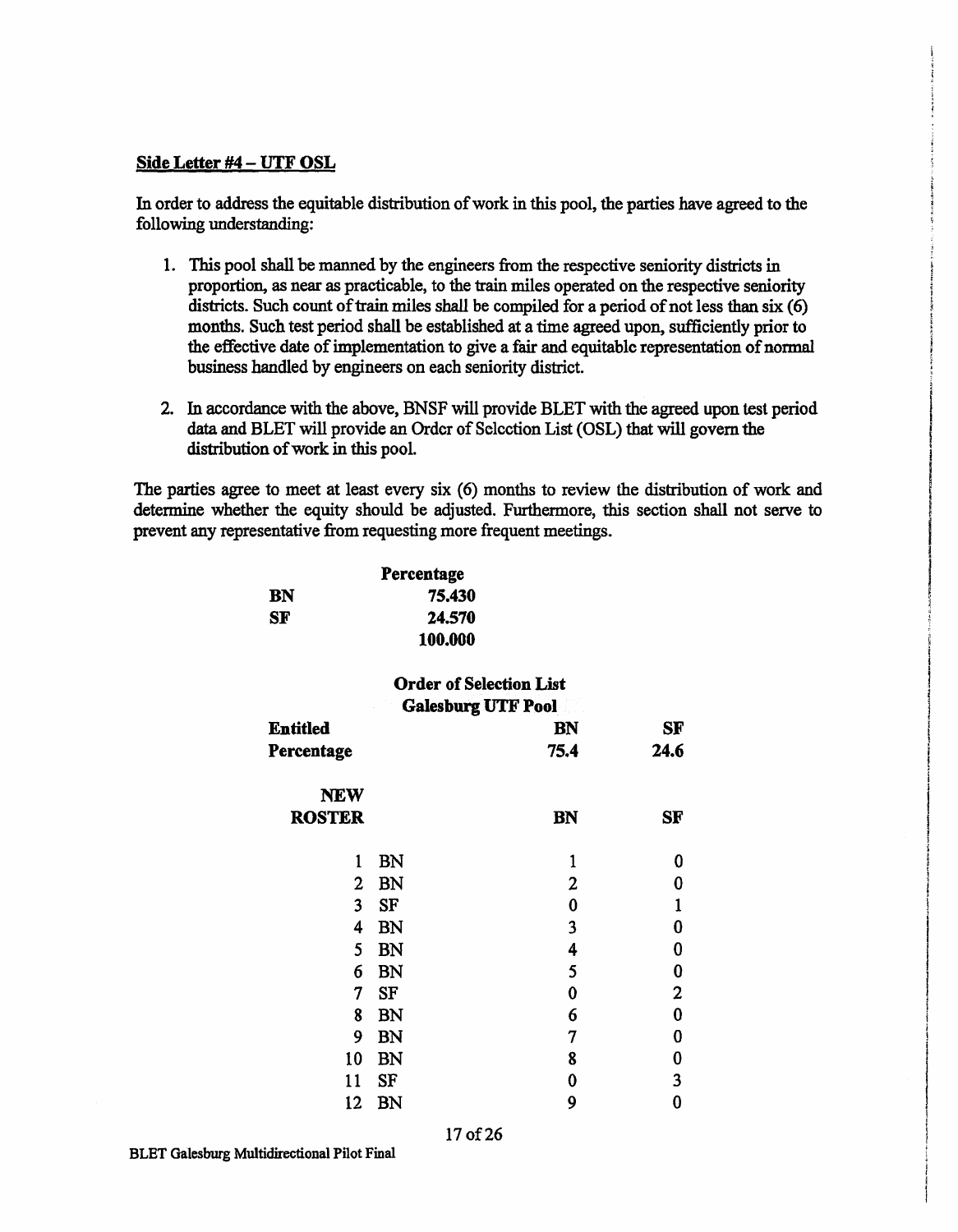| 13 | BN         | 10       | 0        |
|----|------------|----------|----------|
| 14 | BN         | 11       | 0        |
| 15 | SF         | $\bf{0}$ | 4        |
| 16 | <b>BN</b>  | 12       | 0        |
| 17 | <b>BN</b>  | 13       | 0        |
| 18 | <b>BN</b>  | 14       | 0        |
| 19 | SF         | 0        | 5        |
| 20 | <b>BN</b>  | 15       | 0        |
| 21 | <b>BN</b>  | 16       | $\bf{0}$ |
| 22 | BN         | 17       | 0        |
| 23 | SF         | $\bf{0}$ | 6        |
| 24 | BN         | 18       | 0        |
| 25 | BN         | 19       | 0        |
| 26 | BN         | 20       | 0        |
| 27 | SF         | $\bf{0}$ | 7        |
| 28 | BN         | 21       | $\bf{0}$ |
| 29 | <b>BN</b>  | 22       | 0        |
| 30 | BN         | 23       | 0        |
| 31 | SF         | $\bf{0}$ | 8        |
| 32 | BN         | 24       | $\bf{0}$ |
| 33 | BN         | 25       | 0        |
| 34 | <b>BN</b>  | 26       | $\bf{0}$ |
| 35 | <b>SF</b>  | 0        | 9        |
| 36 | BN         | 27       | $\bf{0}$ |
| 37 | BN         | 28       | 0        |
| 38 | BN         | 29       | $\bf{0}$ |
| 39 | ${\rm SF}$ | $\bf{0}$ | 10       |
| 40 | BN         | 30       | $\bf{0}$ |
| 41 | BN         | 31       | 0        |
| 42 | BN         | 32       | $\bf{0}$ |
| 43 | SF         | $\bf{0}$ | 11       |
| 44 | BN         | 33       | 0        |
| 45 | BN         | 34       | $\bf{0}$ |
| 46 | <b>BN</b>  | 35       | $\bf{0}$ |
| 47 | SF         | $\bf{0}$ | 12       |
| 48 | BN         | 36       | $\bf{0}$ |
| 49 | BN         | 37       | $\bf{0}$ |
| 50 | BN         | 38       | $\bf{0}$ |
| 51 | SF         | $\bf{0}$ | 13       |
| 52 | BN         | 39       | $\bf{0}$ |
| 53 | BN         | 40       | $\bf{0}$ |
| 54 | <b>BN</b>  | 41       | $\bf{0}$ |
| 55 | <b>SF</b>  | 0        | 14       |

**COMPARY**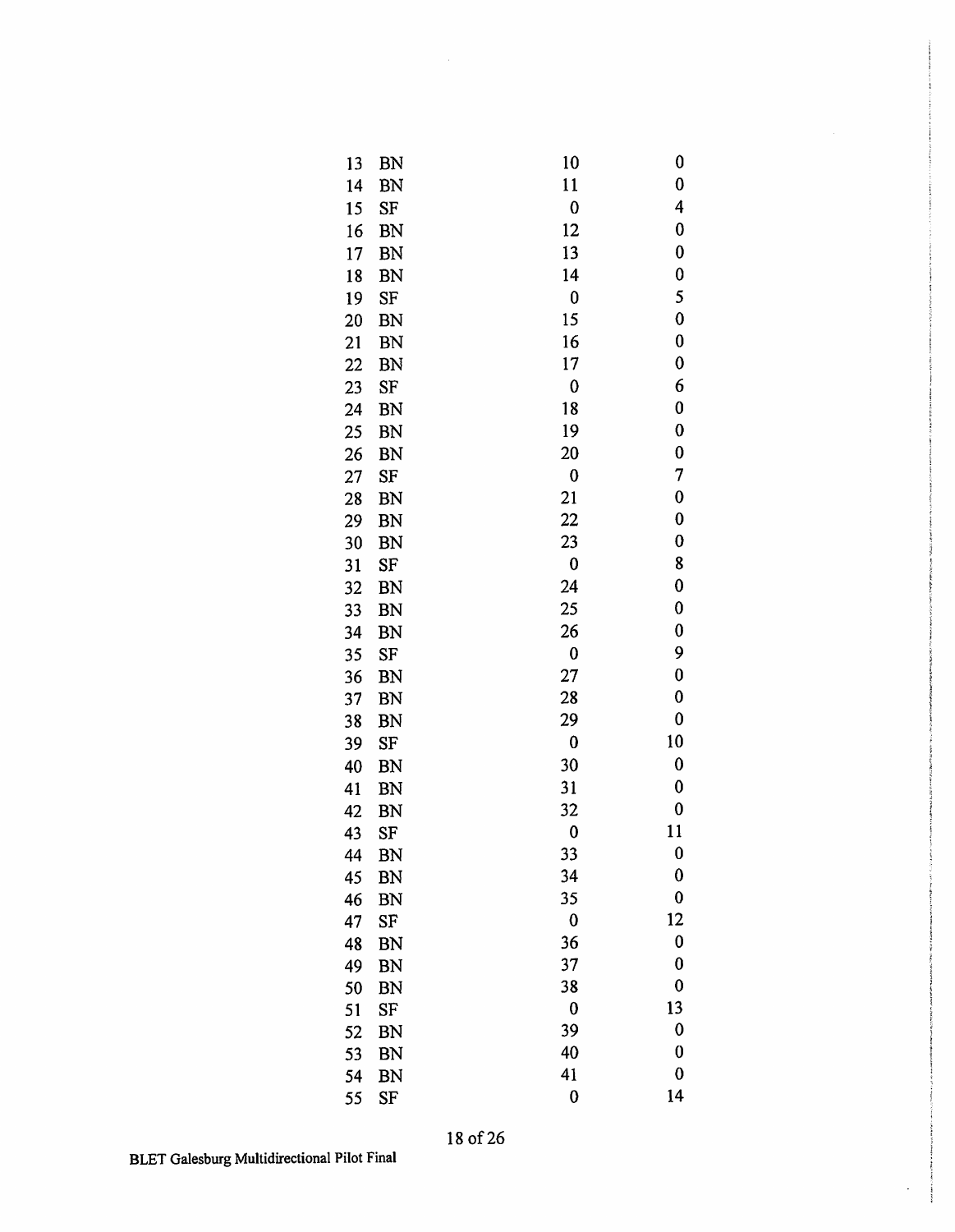| 56 | BN        | 42               | 0         |
|----|-----------|------------------|-----------|
| 57 | BN        | 43               | $\bf{0}$  |
| 58 | <b>BN</b> | 44               | $\bf{0}$  |
| 59 | BN        | 45               | $\bf{0}$  |
| 60 | SF        | $\mathbf 0$      | 15        |
| 61 | BN        | 46               | 0         |
| 62 | <b>BN</b> | 47               | 0         |
| 63 | BN        | 48               | $\bf{0}$  |
| 64 | SF        | $\bf{0}$         | 16        |
| 65 | <b>BN</b> | 49               | $\bf{0}$  |
| 66 | BN        | 50               | 0         |
| 67 | <b>BN</b> | 51               | 0         |
| 68 | SF        | 0                | 17        |
| 69 | <b>BN</b> | 52               | 0         |
| 70 | BN        | 53               | $\bf{0}$  |
| 71 | BN        | 54               | 0         |
| 72 | SF        | $\bf{0}$         | 18        |
| 73 | BN        | 55               | $\bf{0}$  |
| 74 | <b>BN</b> | 56               | 0         |
| 75 | BN        | 57               | $\bf{0}$  |
| 76 | SF        | 0                | 19        |
| 77 | BN        | 58               | 0         |
| 78 | <b>BN</b> | 59               | 0         |
| 79 | <b>BN</b> | 60               | 0         |
| 80 | SF        | $\boldsymbol{0}$ | 20        |
| 81 | BN        | 61               | $\pmb{0}$ |
| 82 | <b>BN</b> | 62               | 0         |
| 83 | <b>BN</b> | 63               | $\bf{0}$  |
| 84 | SF        | 0                | 21        |
| 85 | BN        | 64               | $\pmb{0}$ |
| 86 | BN        | 65               | 0         |
| 87 | <b>BN</b> | 66               | 0         |
| 88 | SF        | 0                | 22        |
| 89 | BN        | 67               | $\bf{0}$  |
| 90 | BN        | 68               | 0         |
| 91 | <b>BN</b> | 69               | 0         |
| 92 | SF        | $\bf{0}$         | 23        |
| 93 | BN        | 70               | 0         |
| 94 | BN        | 71               | 0         |
| 95 | <b>BN</b> | 72               | $\bf{0}$  |
| 96 | SF        | 0                | 24        |
| 97 | BN        | 73               | 0         |
| 98 | BN        | 74               | $\bf{0}$  |

 $\sim$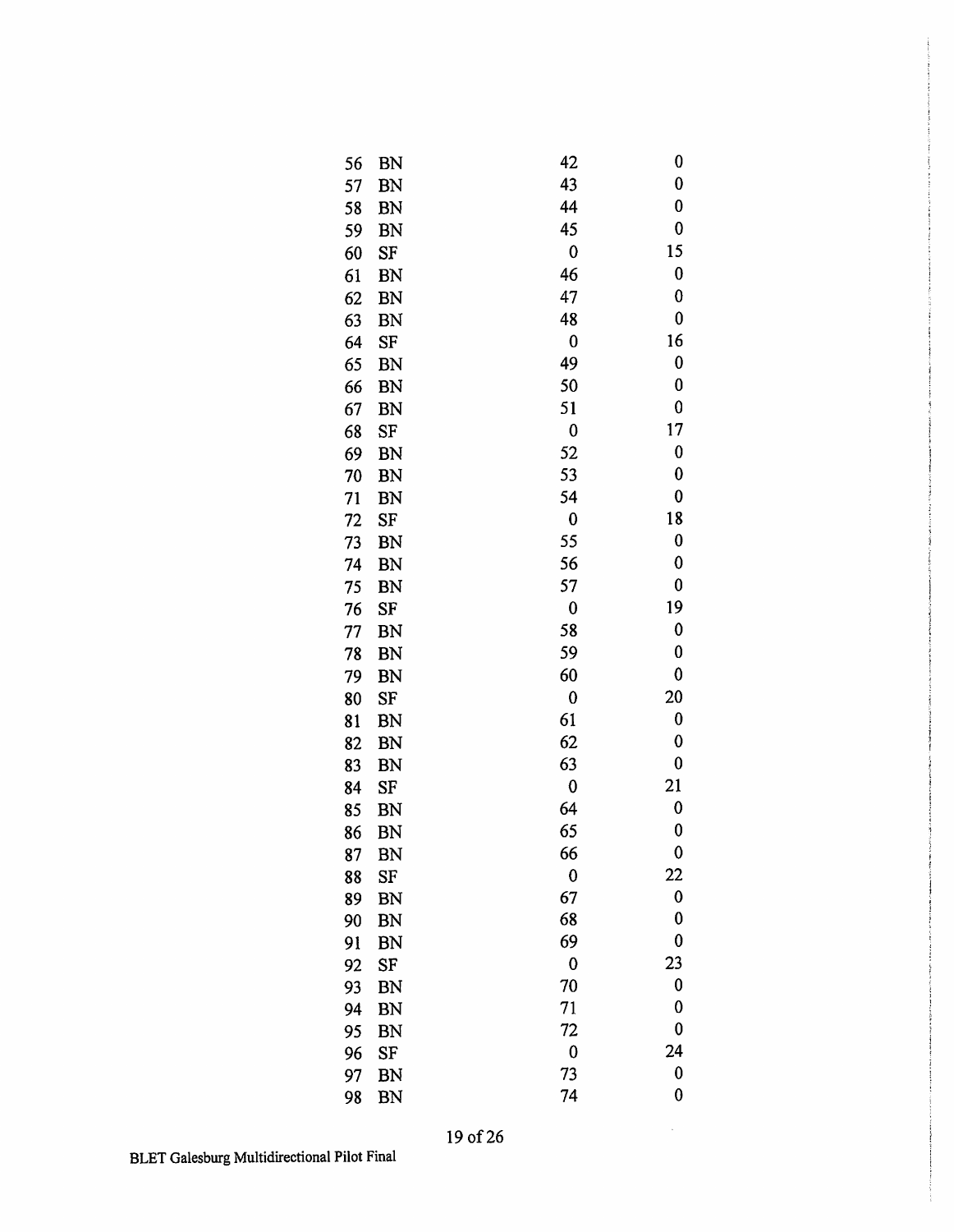| 99  | BN        | 75          | 0           |
|-----|-----------|-------------|-------------|
| 100 | <b>SF</b> | 0           | 25          |
| 101 | BN        | 76          | 0           |
| 102 | <b>BN</b> | 77          | 0           |
| 103 | BN        | 78          | $\mathbf 0$ |
| 104 | SF        | $\mathbf 0$ | 26          |
| 105 | <b>BN</b> | 79          | $\bf{0}$    |
| 106 | BN        | 80          | 0           |
| 107 | <b>BN</b> | 81          | 0           |
| 108 | SF        | $\bf{0}$    | 27          |
| 109 | <b>BN</b> | 82          | 0           |
| 110 | <b>BN</b> | 83          | 0           |
| 111 | BN        | 84          | 0           |
| 112 | SF        | $\bf{0}$    | 28          |
| 113 | BN        | 85          | 0           |
| 114 | BN        | 86          | 0           |
| 115 | BN        | 87          | $\bf{0}$    |
| 116 | SF        | 0           | 29          |
| 117 | <b>BN</b> | 88          | 0           |
| 118 | <b>BN</b> | 89          | $\bf{0}$    |
| 119 | <b>BN</b> | 90          | 0           |
| 120 | <b>BN</b> | 91          | 0           |
| 121 | <b>SF</b> | $\bf{0}$    | 30          |
| 122 | <b>BN</b> | 92          | 0           |
| 123 | BN        | 93          | $\mathbf 0$ |
| 124 | BN        | 94          | 0           |
| 125 | <b>SF</b> | $\bf{0}$    | 31          |
| 126 | BN        | 95          | 0           |
| 127 | <b>BN</b> | 96          | 0           |
| 128 | <b>BN</b> | 97          | $\bf{0}$    |
| 129 | SF        | 0           | 32          |
| 130 | <b>BN</b> | 98          | 0           |
| 131 | <b>BN</b> | 99          | $\bf{0}$    |
| 132 | <b>BN</b> | 100         | $\bf{0}$    |
| 133 | SF        | $\bf{0}$    | 33          |
| 134 | <b>BN</b> | 101         | $\bf{0}$    |
| 135 | BN        | 102         | 0           |
| 136 | <b>BN</b> | 103         | $\bf{0}$    |
| 137 | SF        | $\bf{0}$    | 34          |
| 138 | BN        | 104         | 0           |
| 139 | <b>BN</b> | 105         | $\bf{0}$    |
| 140 | <b>BN</b> | 106         | $\bf{0}$    |
| 141 | <b>SF</b> | $\bf{0}$    | 35          |

 $\ddot{\phantom{a}}$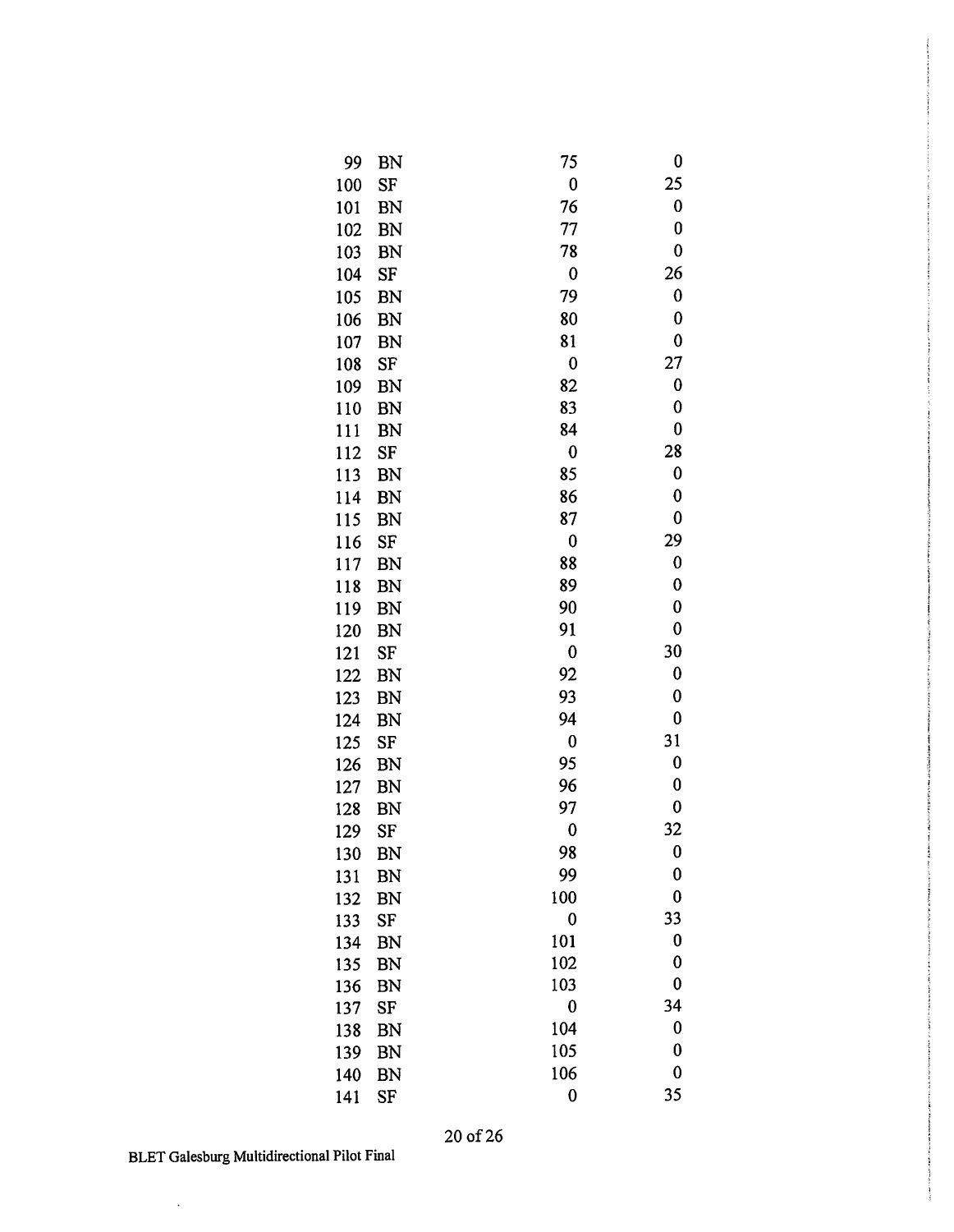| 142 | BN        | 107      | 0        |
|-----|-----------|----------|----------|
| 143 | BN        | 108      | 0        |
| 144 | BN        | 109      | 0        |
| 145 | SF        | 0        | 36       |
| 146 | <b>BN</b> | 110      | 0        |
| 147 | BN        | 111      | 0        |
| 148 | <b>BN</b> | 112      | $\bf{0}$ |
| 149 | SF        | $\bf{0}$ | 37       |
| 150 | <b>BN</b> | 113      | 0        |
| 151 | <b>BN</b> | 114      | 0        |
| 152 | <b>BN</b> | 115      | 0        |
| 153 | SF        | $\bf{0}$ | 38       |
| 154 | <b>BN</b> | 116      | 0        |
| 155 | <b>BN</b> | 117      | 0        |
| 156 | BN        | 118      | 0        |
| 157 | SF        | $\bf{0}$ | 39       |
| 158 | <b>BN</b> | 119      | 0        |
| 159 | <b>BN</b> | 120      | 0        |
| 160 | <b>BN</b> | 121      | 0        |
| 161 | SF        | $\bf{0}$ | 40       |
| 162 | BN        | 122      | 0        |
| 163 | <b>BN</b> | 123      | 0        |
| 164 | <b>BN</b> | 124      | 0        |
| 165 | SF        | 0        | 41       |
| 166 | <b>BN</b> | 125      | 0        |
| 167 | BN        | 126      | 0        |
| 168 | <b>BN</b> | 127      | 0        |
| 169 | <b>SF</b> | $\bf{0}$ | 42       |
| 170 | BN        | 128      | 0        |
| 171 | BN        | 129      | 0        |
| 172 | BN        | 130      | 0        |
| 173 | SF        | 0        | 43       |
| 174 | <b>BN</b> | 131      | $\bf{0}$ |
| 175 | <b>BN</b> | 132      | 0        |
| 176 | <b>BN</b> | 133      | $\bf{0}$ |
| 177 | <b>BN</b> | 134      | $\bf{0}$ |
| 178 | <b>SF</b> | $\bf{0}$ | 44       |
| 179 | <b>BN</b> | 135      | $\bf{0}$ |
| 180 | <b>BN</b> | 136      | 0        |
| 181 | <b>BN</b> | 137      | $\bf{0}$ |
| 182 | <b>SF</b> | $\bf{0}$ | 45       |
| 183 | <b>BN</b> | 138      | $\bf{0}$ |
| 184 | <b>BN</b> | 139      | 0        |

 $\bar{z}$ 

 $\sim$   $\mu$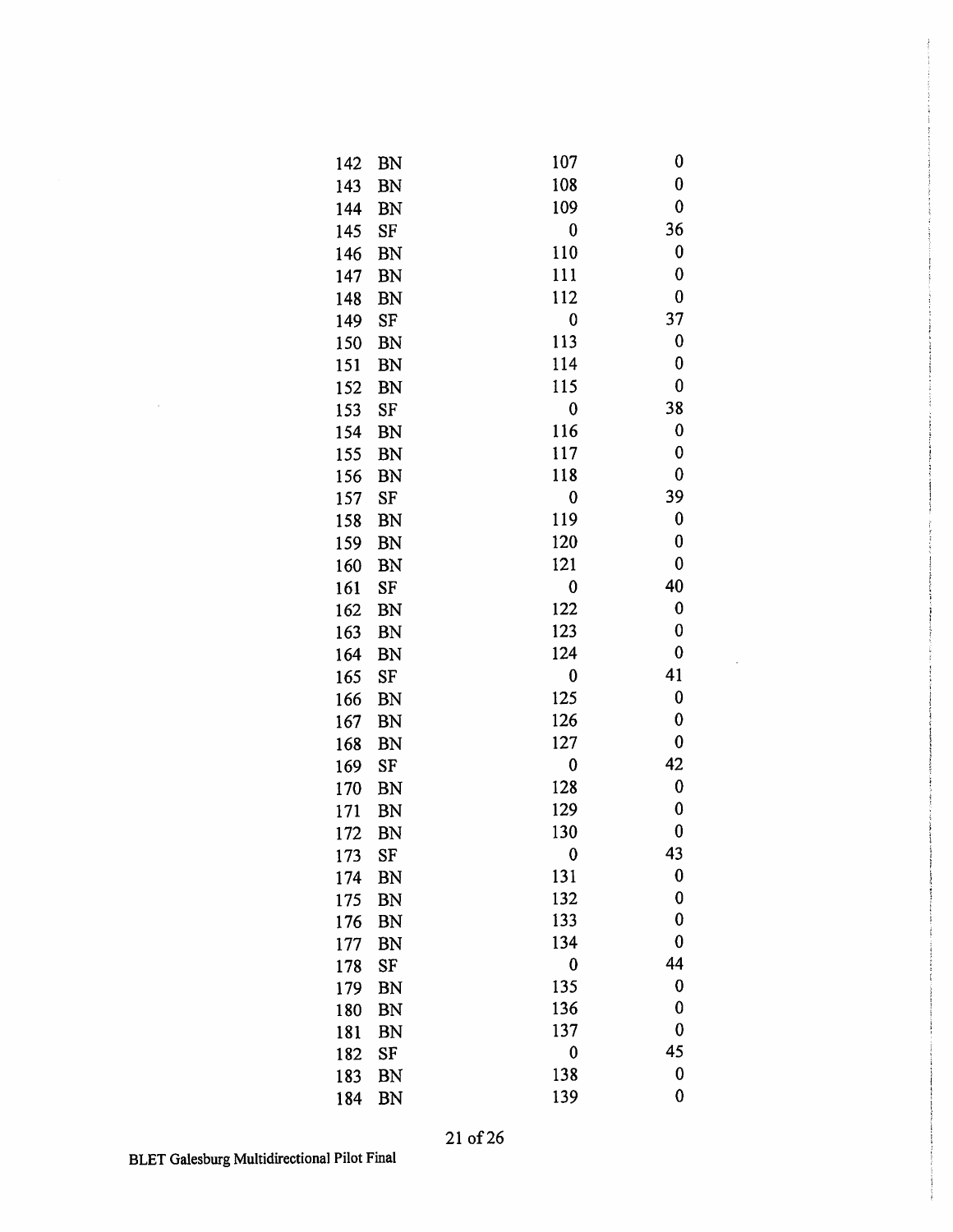| 185 | <b>BN</b> | 140 | 0        |
|-----|-----------|-----|----------|
| 186 | SF        | 0   | 46       |
| 187 | BN        | 141 | 0        |
| 188 | BN        | 142 | 0        |
| 189 | BN        | 143 | 0        |
| 190 | SF        | 0   | 47       |
| 191 | BN        | 144 | 0        |
| 192 | BN        | 145 | 0        |
| 193 | BN        | 146 | 0        |
| 194 | SF        | 0   | 48       |
| 195 | BN        | 147 | 0        |
| 196 | BN        | 148 | $\bf{0}$ |
| 197 | BN        | 149 | 0        |
| 198 | SF        | 0   | 49       |
| 199 | <b>BN</b> | 150 | 0        |
| 200 | BN        | 151 | 0        |

 $\bar{z}$ 

 $\mathcal{L}_{\mathcal{A}}$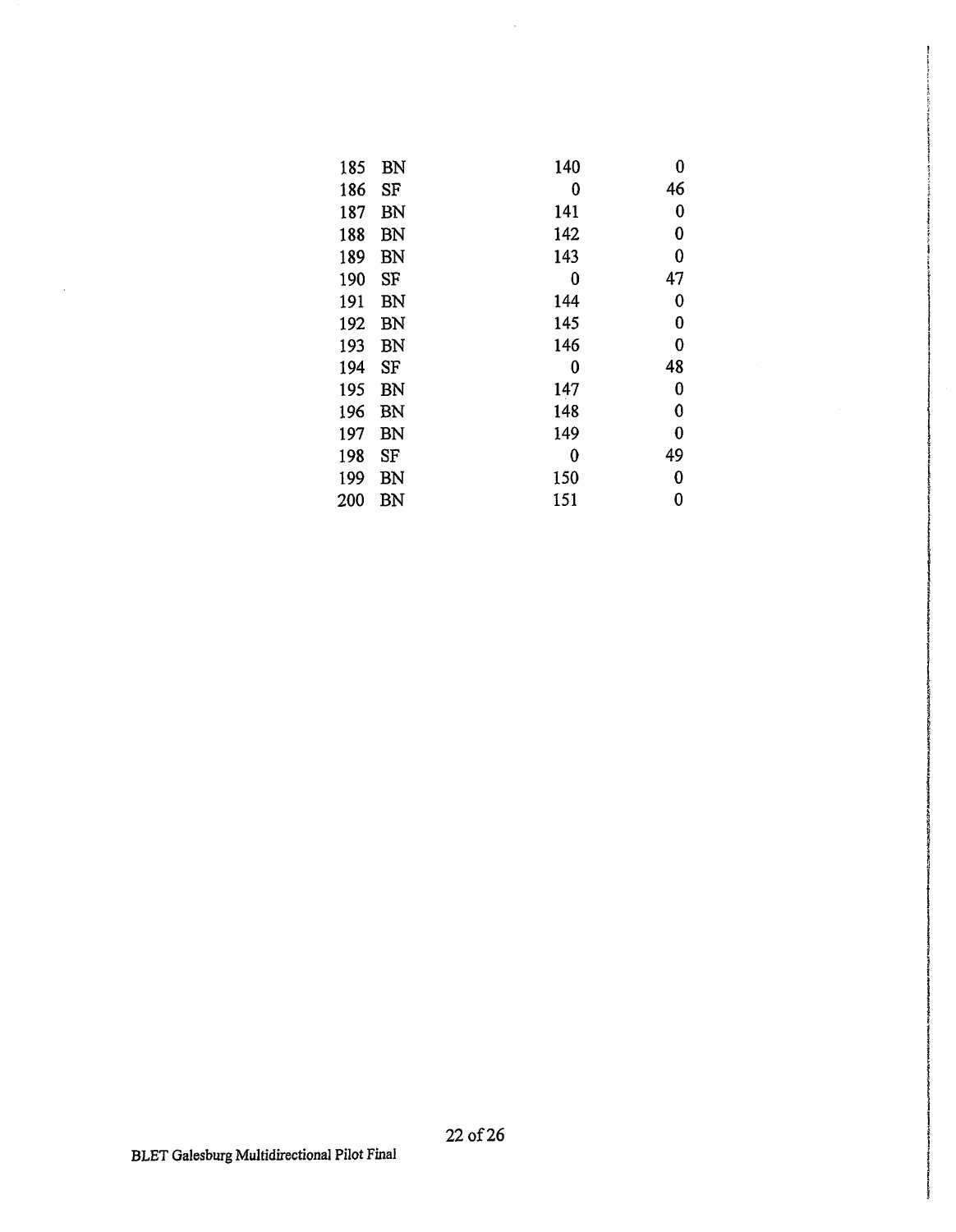#### **Side Letter #5-Extra Board OSL**

In order to address the equitable distribution of work on this extra board, the parties have agreed to the following understanding:

- 1. This extra board shall be manned by the engineers from the respective seniority districts in proportion, as near as practicable, to the train miles operated on the respective seniority districts. Such count of train miles shall be compiled for a period of not less than six (6) months. Such test period shall be established at a time agreed upon, sufficiently prior to the effective date of implementation to give a fair and equitable representation of normal business handled by engineers on each seniority district.
- 2. In accordance with the above, BNSF will provide BLET with the agreed upon data and BLET will provide an Order of Selection List (OSL) that will govern the distribution of work for this extra board.

The parties agree to meet at least every six (6) months to review the distribution of work and determine whether the equity should be adjusted. Furthermore, this section shall not serve to prevent any representative from requesting more frequent meetings.

|      | Percentage |
|------|------------|
| EN07 | 15.625     |
| EN06 | 81.250     |
| 101  | 3.125      |
|      | 100.000    |

|                                       |             | <b>Equity Template</b> |             |     |  |
|---------------------------------------|-------------|------------------------|-------------|-----|--|
| <b>Galesburg Combined Extra Board</b> |             |                        |             |     |  |
| <b>Entitled</b>                       |             | <b>EN07</b>            | <b>EN06</b> | 101 |  |
| Percentage                            |             | 15.6                   | 81.3        | 3.1 |  |
| <b>ROSTER</b>                         |             | <b>EN07</b>            | <b>EN06</b> | 101 |  |
|                                       | <b>EN06</b> | 0                      |             | 0   |  |
| $\mathbf{2}$                          | <b>EN06</b> | Ω                      | 2           | 0   |  |
| 3                                     | EN07        |                        | 0           | ი   |  |
| 4                                     | <b>EN06</b> | N                      | 3           | 0   |  |
| 5                                     | <b>EN06</b> | 0                      | 4           | Λ   |  |
| 6                                     | <b>EN06</b> | 0                      | 5           | Λ   |  |
| 7                                     | <b>EN06</b> | 0                      | 6           | Λ   |  |
| 8                                     | <b>EN06</b> | O                      | 7           |     |  |
| 9                                     | EN07        | 2                      | 0           |     |  |
| 10                                    | <b>EN06</b> | n                      | 8           |     |  |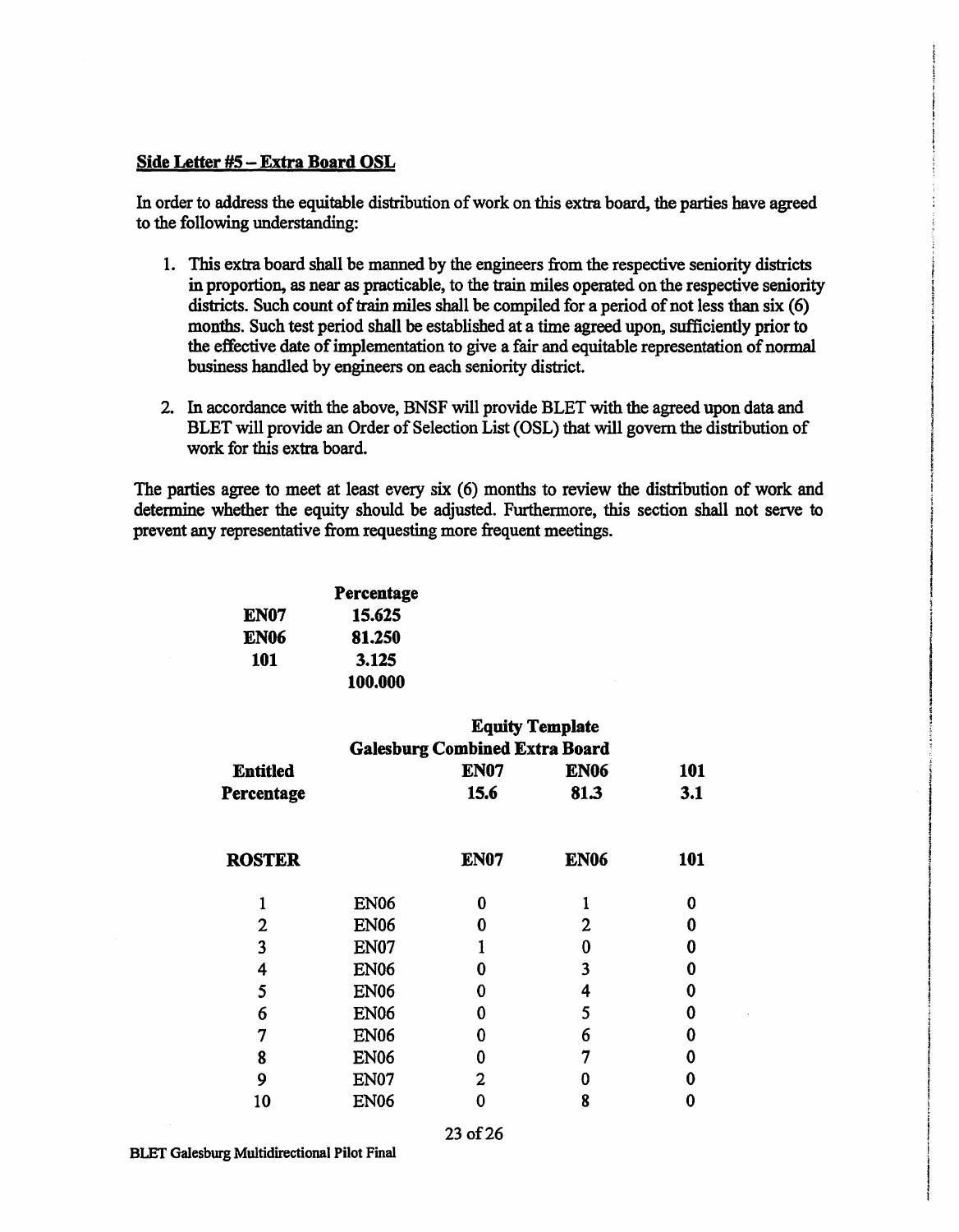| 11 | <b>EN06</b>      | $\boldsymbol{0}$ | 9                | $\bf{0}$         |
|----|------------------|------------------|------------------|------------------|
| 12 | <b>EN06</b>      | $\bf{0}$         | 10               | $\pmb{0}$        |
| 13 | <b>EN06</b>      | 0                | 11               | 0                |
| 14 | 101              | $\bf{0}$         | $\bf{0}$         | $\mathbf{1}$     |
| 15 | <b>EN06</b>      | 0                | 12               | $\boldsymbol{0}$ |
| 16 | <b>EN06</b>      | 0                | 13               | 0                |
| 17 | <b>EN06</b>      | $\bf{0}$         | 14               | $\bf{0}$         |
| 18 | <b>EN07</b>      | 3                | $\bf{0}$         | $\bf{0}$         |
| 19 | <b>EN06</b>      | $\mathbf 0$      | 15               | $\bf{0}$         |
| 20 | <b>EN06</b>      | $\boldsymbol{0}$ | 16               | $\boldsymbol{0}$ |
| 21 | <b>EN06</b>      | 0                | 17               | 0                |
| 22 | <b>EN06</b>      | $\bf{0}$         | 18               | $\bf{0}$         |
| 23 | <b>EN06</b>      | $\bf{0}$         | 19               | 0                |
| 24 | <b>EN07</b>      | 4                | 0                | $\pmb{0}$        |
| 25 | <b>EN06</b>      | $\boldsymbol{0}$ | 20               | $\bf{0}$         |
| 26 | <b>EN06</b>      | $\bf{0}$         | 21               | 0                |
| 27 | <b>EN06</b>      | $\mathbf 0$      | 22               | 0                |
| 28 | <b>EN06</b>      | 0                | 23               | 0                |
| 29 | <b>EN06</b>      | $\mathbf 0$      | 24               | $\bf{0}$         |
| 30 | <b>EN07</b>      | 5                | 0                | $\bf{0}$         |
| 31 | <b>EN06</b>      | $\boldsymbol{0}$ | 25               | 0                |
| 32 | <b>EN06</b>      | $\bf{0}$         | 26               | 0                |
| 33 | <b>EN06</b>      | 0                | 27               | 0                |
| 34 | <b>EN06</b>      | $\boldsymbol{0}$ | 28               | $\pmb{0}$        |
| 35 | <b>EN07</b>      | 6                | $\bf{0}$         | 0                |
| 36 | <b>EN06</b>      | $\boldsymbol{0}$ | 29               | 0                |
| 37 | <b>EN06</b>      | $\boldsymbol{0}$ | 30               | 0                |
| 38 | <b>EN06</b>      | 0                | 31               | 0                |
| 39 | EN <sub>06</sub> | $\boldsymbol{0}$ | 32               | 0                |
| 40 | <b>EN06</b>      | $\boldsymbol{0}$ | 33               | $\pmb{0}$        |
| 41 | EN07             | 7                | $\boldsymbol{0}$ | $\mathbf 0$      |
| 42 | <b>EN06</b>      | $\boldsymbol{0}$ | 34               | $\bf{0}$         |
| 43 | <b>EN06</b>      | 0                | 35               | $\bf{0}$         |
| 44 | <b>EN06</b>      | $\mathbf 0$      | 36               | $\bf{0}$         |
| 45 | <b>EN06</b>      | 0                | 37               | 0                |
| 46 | 101              | 0                | $\boldsymbol{0}$ | $\overline{c}$   |
| 47 | <b>EN06</b>      | $\mathbf 0$      | 38               | $\bf{0}$         |
| 48 | <b>EN06</b>      | 0                | 39               | $\bf{0}$         |
| 49 | <b>EN06</b>      | 0                | 40               | $\bf{0}$         |
| 50 | EN07             | 8                | $\bf{0}$         | 0                |
| 51 | <b>EN06</b>      | 0                | 41               | $\bf{0}$         |
| 52 | <b>EN06</b>      | $\bf{0}$         | 42               | 0                |
| 53 | <b>EN06</b>      | $\mathbf 0$      | 43               | $\bf{0}$         |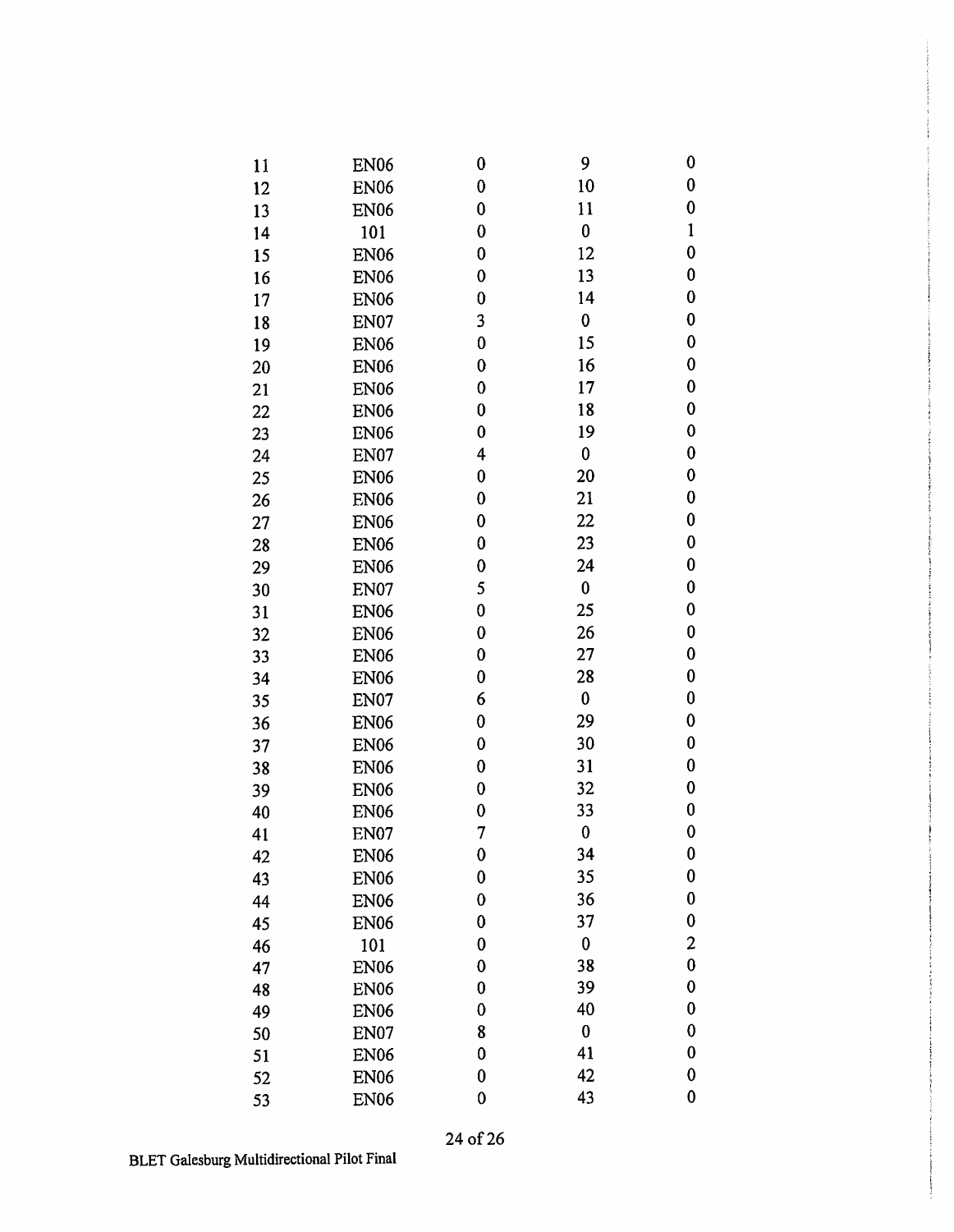| 54 | <b>EN06</b> | 0        | 44       | 0        |
|----|-------------|----------|----------|----------|
| 55 | <b>EN06</b> | 0        | 45       | 0        |
| 56 | EN07        | 9        | 0        | 0        |
| 57 | <b>EN06</b> | $\bf{0}$ | 46       | 0        |
| 58 | <b>EN06</b> | 0        | 47       | 0        |
| 59 | <b>EN06</b> | 0        | 48       | 0        |
| 60 | <b>EN06</b> | 0        | 49       | 0        |
| 61 | <b>EN06</b> | 0        | 50       | 0        |
| 62 | EN07        | 10       | $\bf{0}$ | 0        |
| 63 | <b>EN06</b> | 0        | 51       | 0        |
| 64 | <b>EN06</b> | 0        | 52       | 0        |
| 65 | <b>EN06</b> | 0        | 53       | 0        |
| 66 | <b>EN06</b> | 0        | 54       | 0        |
| 67 | EN07        | 11       | $\bf{0}$ | 0        |
| 68 | <b>EN06</b> | 0        | 55       | $\bf{0}$ |
| 69 | <b>EN06</b> | 0        | 56       | 0        |
| 70 | <b>EN06</b> | 0        | 57       | 0        |
| 71 | <b>EN06</b> | 0        | 58       | 0        |
| 72 | <b>EN06</b> | 0        | 59       | 0        |
| 73 | EN07        | 12       | $\bf{0}$ | 0        |
| 74 | <b>EN06</b> | 0        | 60       | 0        |
| 75 | <b>EN06</b> | 0        | 61       | 0        |

 $\sim$ 

 $\langle \cdot \rangle$